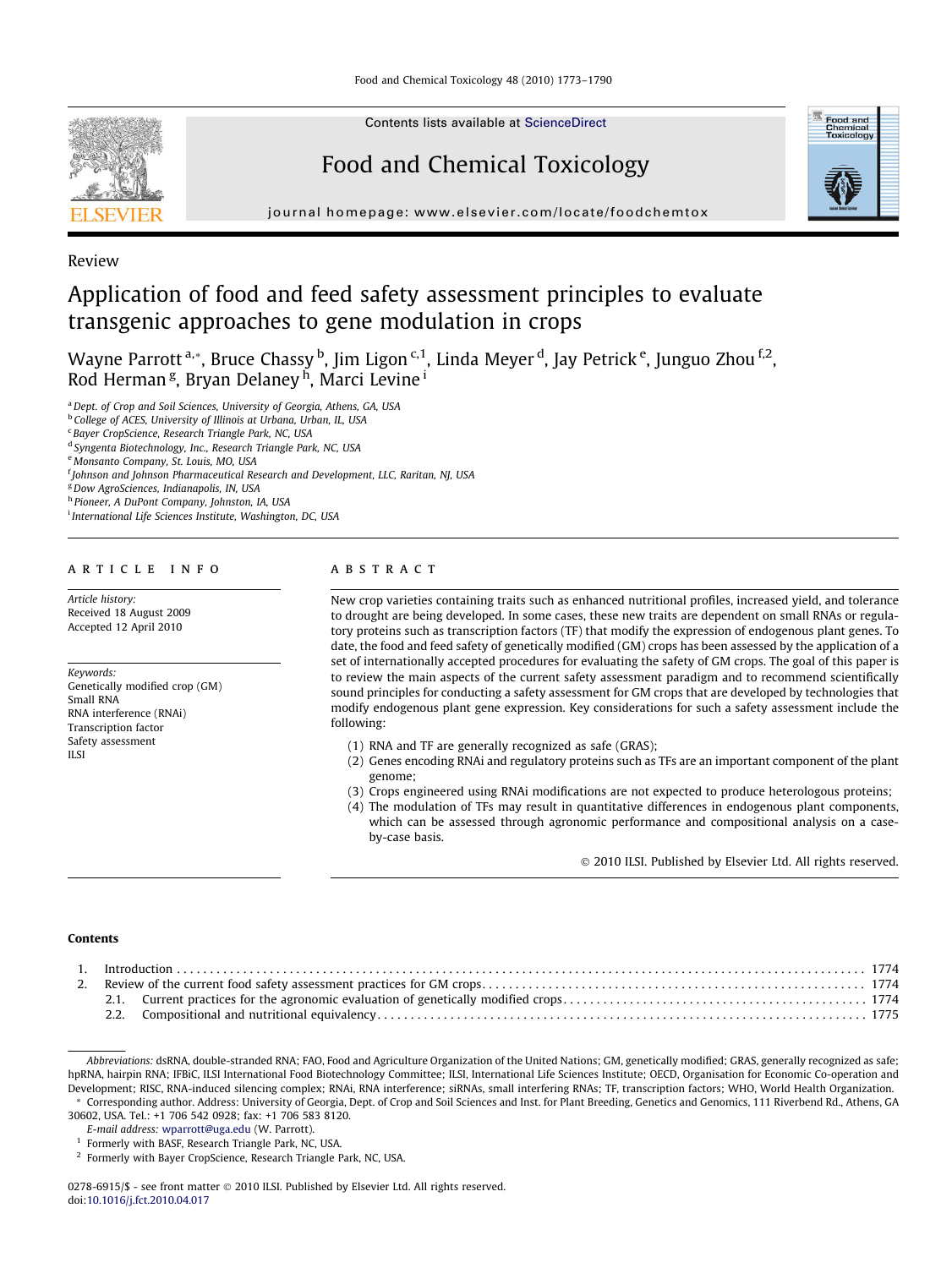|      | 2.3. |        |  |  |  |  |
|------|------|--------|--|--|--|--|
|      | 2.4. |        |  |  |  |  |
|      |      |        |  |  |  |  |
|      | 2.5. |        |  |  |  |  |
| 3.   |      |        |  |  |  |  |
|      | 3.1. |        |  |  |  |  |
|      | 3.2. |        |  |  |  |  |
|      |      | 3.2.1. |  |  |  |  |
|      |      | 3.2.2. |  |  |  |  |
|      |      | 3.2.3. |  |  |  |  |
|      |      | 3.2.4. |  |  |  |  |
|      |      | 3.2.5. |  |  |  |  |
|      |      | 3.2.6. |  |  |  |  |
|      | 3.3. |        |  |  |  |  |
|      |      | 3.3.1. |  |  |  |  |
|      |      | 3.3.2. |  |  |  |  |
|      |      | 3.3.3. |  |  |  |  |
| 4.   |      |        |  |  |  |  |
| 4.1. |      |        |  |  |  |  |
|      |      | 4.1.1. |  |  |  |  |
|      |      | 4.1.2. |  |  |  |  |
|      |      | 4.1.3. |  |  |  |  |
|      |      | 4.1.4. |  |  |  |  |
| 5.   |      |        |  |  |  |  |
|      |      |        |  |  |  |  |
|      |      |        |  |  |  |  |
|      |      |        |  |  |  |  |
|      |      |        |  |  |  |  |
|      |      |        |  |  |  |  |

## 1. Introduction

Following the first commercial planting of a transgenic crop in 1996, agricultural biotechnology has been rapidly adopted in many countries of the world ([James, 2010\)](#page-14-0). The majority of existing commercial genetically modified (GM) crops have been designed to express transgenic proteins with a limited spectrum of biological activity (e.g., insect resistance, herbicide tolerance). Accordingly, the safety assessment paradigms for existing commercial GM crops focus on the safety of the transgenic protein(s), along with an evaluation to detect any possible unintended changes in the crop plant or its derivatives. Components of the safety assessment include agronomic evaluation, compositional analyses, bioinformatic tools for allergenicity assessment, specific toxicity studies, and, on a case-by-case basis, animal feeding trials with whole GM food/feed ([Codex, 2003; EFSA, 2008; Chassy et al., 2004, 2008](#page-13-0)).

To date, most GM crops exhibit traits such as insect resistance and herbicide tolerance, either as single or stacked traits. In the future, crops with improved nutritional characteristics as well as crops with important agronomic traits, such as drought and stress tolerance, will be developed. Some of these future GM crops will not express a novel transgenic protein, but rather, will express novel RNA molecules that will result in suppression of specific endogenous plant genes, which can in turn lead to the desired phenotypes. Other crops will be engineered to express novel transcription factors, or will alter expression of endogenous transcription factors, which in turn will alter the timing and magnitude of expression of specific sets of endogenous genes within the crop.

The purpose of this work is to examine if there are any novel hazards associated with this new generation of GM crops, and to evaluate the applicability of the widely accepted and currently applied safety assessment paradigm to the next generation of GM crops developed using RNAi, transcription factors, and other mechanisms for modulating endogenous plant gene expression.

# 2. Review of the current food safety assessment practices for GM crops

Transformation programs generally produce dozens to hundreds of transgenic events. Only the most promising events in terms of phenotype and genotype (i.e., the functional integrity of the transgene at the insertion site) are carried forth for further testing and development. At that point, the current food and feed safety assessment begins with a series of steps, which includes an agronomic evaluation, considers the safety of the heterologous protein, and evaluates the overall composition of the plant ([Chassy](#page-13-0) [et al., 2004, 2008](#page-13-0)).

## 2.1. Current practices for the agronomic evaluation of genetically modified crops

A comparative assessment of key agronomic and phenotypic characteristics of the GM crop with those of its conventional counterparts has become a required component of GM-derived product development. The morphological and agronomic characteristics of a crop plant are the result and culmination of the expression of the numerous functional genes within the crop plant that produce enzymes, plant structural components, regulatory proteins, and metabolites that create the phenotypic characteristics of the crop. Changes introduced during conventional breeding processes or by the introduction of a transgene can alter levels of endogenous components, thus influencing the final phenotype of the plant. Therefore, measuring key agronomic characteristics and comparing them to those of the non-transgenic counterpart is an established component of the safety assessment paradigm. Those GM events that demonstrate unacceptable agronomic characteristics resulting from the insertion of a transgene are not further developed or commercialized.

A major objective of agronomic evaluations of new crop varieties, whether they are the product of conventional breeding or genetic modification, is to determine whether the new variety is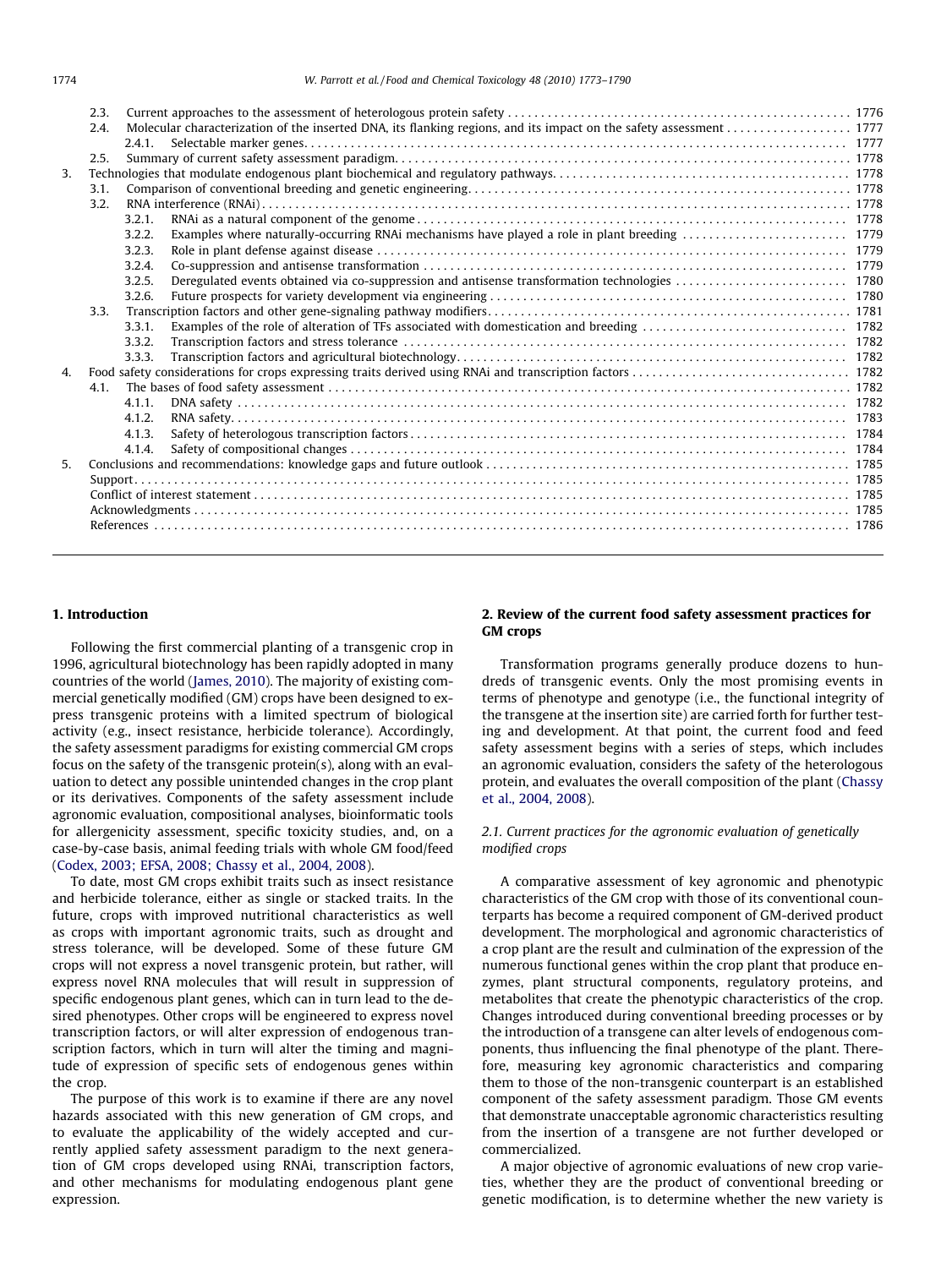morphologically and agronomically comparable to the appropriate comparator, except for intended changes. For many of the traits evaluated, there usually is extensive genetic variation among the wide array of conventional varieties within any particular crop species. If it is a GM variety that is being evaluated, the evaluation should always include the near isogenic, non-GM genotype if available; thus, the major difference between such isolines is the insertion of the transgene. In addition, due to the large inherent variability of agronomic characteristics within a crop species, agronomic evaluations of GM crop varieties often include one or more conventional reference varieties of the crop that are representative of those currently under cultivation. Data from the evaluation of these varieties help to provide a crop-specific context that can be used to evaluate the biological relevance of any observed changes between the GM crop and its near-isogenic control variety.

The important agronomic and morphological characteristics of any crop are heavily influenced by the environment, including photoperiod, soil type, temperature, moisture, previous cultivation practices, and the prevalence of insect pests and pathogens. Therefore, replicated field trials are typically conducted at several different sites representative of the geographic range where the crop is cultivated commercially in order to assess the agronomic characteristics of the crop under different environmental conditions. Accurate records of key environmental factors are compiled, as these are needed to help distinguish genotypic effects from environmental effects. Another strategy that is used to account for environmental variation is to replicate across years so as to obtain representative variation in weather patterns such as rainfall, temperature, and so on. An appropriate experimental field design is used to account for random variation and to facilitate the statistical analyses of the resulting data. For any crop being evaluated, the general agronomic characteristics measured commonly include the following broad categories: (1) germination and seedling emergence, (2) vegetative vigor, (3) time to anthesis, (4) plant height at maturity, (5) time to maturity, (6) pollen characteristics, and (7) yield. Measurements that reflect these characteristics are generally crop-specific. A consultation with an agronomist experienced with the specific crop is often useful in determining measurements and evaluations that are relevant for that crop. As an example, the agronomic parameters and assessment methods recommended for the evaluation of maize (Zea mays L.) are available from the US Department of Agriculture – Animal and Plant Health Inspection Service ([USDA-APHIS, 2008](#page-16-0)). Other sources of general information on conducting agronomic evaluations of new crop varieties include the European Food Safety Authority ([EFSA, 2006](#page-14-0)), International Life Sciences Institute [\(ILSI, 2003, 2007](#page-14-0)), and Information Systems for Biotechnology ([ISB, 2002](#page-14-0)).

Detailed documents describing the biology of many of the important cultivated crop species have been prepared by the Organisation for Economic Co-operation and Development (OECD) (<http://www.oecd.org/home/>). In addition to maize, these documents include Glycine max (soybean), Oryza sativa (rice), Triticum aestivum (bread wheat), Solanum tuberosum (potato), and Brassica napus (oilseed rape), among others. These documents provide authoritative information about the biology of the species evaluated and are useful as references for evaluating the data generated in the agronomic trials. However, it should be noted that much of the information in these documents is general in nature and may not reflect specific regional information about the plant species. Therefore, the consensus documents may be supplemented with information that reflects regional conditions and contemporary varieties.

If, after comparing the data from the agronomic evaluation, the GM crop variety is determined to be agronomically equivalent to the near-isogenic control variety and/or other conventional varieties representative of the crop for the main morphological and agronomic characteristics of the species (except for the trait conferred by the transgene), it can be concluded that the GM variety is agronomically comparable to conventional varieties that have a history of safe use and cultivation. In cases where the results of the agronomic evaluation suggest that the GM crop variety may be different from conventional varieties of the crop for one or more traits, further evaluation of the safety implications of these differences may be warranted. If by design, the objective of engineering the GM crop results in resistance to drought, salt or temperature extremes, increased yield, increased nutrient content when used for food/feed, or other such qualities, then it would be expected that the GM crop could demonstrate differences in agronomic properties from those observed for its conventional counterparts.

#### 2.2. Compositional and nutritional equivalency

The safety assessment of GM crops may typically include comparisons of the composition of forage, whole grain, and/or processed fractions of the GM crop to that of conventional counterparts [\(Codex, 2003\)](#page-13-0). Such a comparative assessment helps evaluate equivalence of the GM crop to varieties of that crop that are widely grown and consumed. The intent of composition analysis is to confirm that the key nutrient and antinutrient composition of the GM crop falls within the range of concentrations observed for conventional varieties, which serves as an indication that the GM crop is as safe as its conventional counterparts. The concept of Substantial Equivalence asserts that GM crop varieties that are compositionally equivalent to conventional varieties are considered equally safe. Furthermore, if compositional differences are observed, possible hazards can be associated only with the differences ([WHO, 1991, 1995; FAO, 1996; Jonas et al., 1996; OECD,](#page-17-0) [1993, 1996, 1997](#page-17-0)). In practice, concentrations of key nutrients and anti-nutrients in a candidate GM event are compared with those of a contemporaneously grown near-isogenic line. In addition, the levels of analytes in the GM crop are compared to those observed for conventional counterparts. The potential for biological impact of any observed differences is then assessed.

Comparisons may include proximates (protein, fat, ash, carbohydrates, and moisture), fiber, minerals, amino acids, fatty acids, vitamins, anti-nutrients, endogenous allergens, and secondary metabolites ([OECD, 2001a,b, 2002, 2004a,b](#page-15-0)). Studies that compare the composition of several GM crops with conventional counterparts have been published [\(Berberich et al., 1996; Taylor et al.,](#page-13-0) [1999; Sidhu et al., 2000; Ridley et al., 2002; George et al., 2004;](#page-13-0) [Hamilton et al., 2004; Herman et al., 2004, 2007a; Obert et al.,](#page-13-0) [2004; McCann et al., 2005; Oberdoerfer et al., 2005; Drury et al.,](#page-13-0) [2008; Lundry et al., 2008](#page-13-0)). Results emphasize that the GM and non-GM comparators are of similar composition. Examples of GM crops for which compositional equivalence to a non-GM comparator has been investigated are also presented elsewhere ([AGBIOS,](#page-13-0) [2008; ILSI, 2008\)](#page-13-0). A crop composition database for conventional varieties of soybean, maize, and cottonseed has been developed by ILSI ([http://www.cropcomposition.org\)](http://www.cropcomposition.org) [\(Ridley et al., 2004\)](#page-16-0).

Crop composition databases have been used to establish the compositional equivalence of crops expressing transgenic proteins that confer tolerance to herbicides or resistance to insects. In some cases in which the composition has been deliberately modified, it may be more relevant to compare the composition with non-transgenic crops that contain similar compositional profiles, rather than comparing them with the parental or near-isogenic variety. For example, canola modified to enhance monounsaturated fatty acid composition is more appropriately compared with olive oil rather than with conventional canola oil [\(Chassy et al., 2004\)](#page-13-0).

To investigate nutritional performance, feeds derived from the GM crop and from its conventional counterpart are often fed to a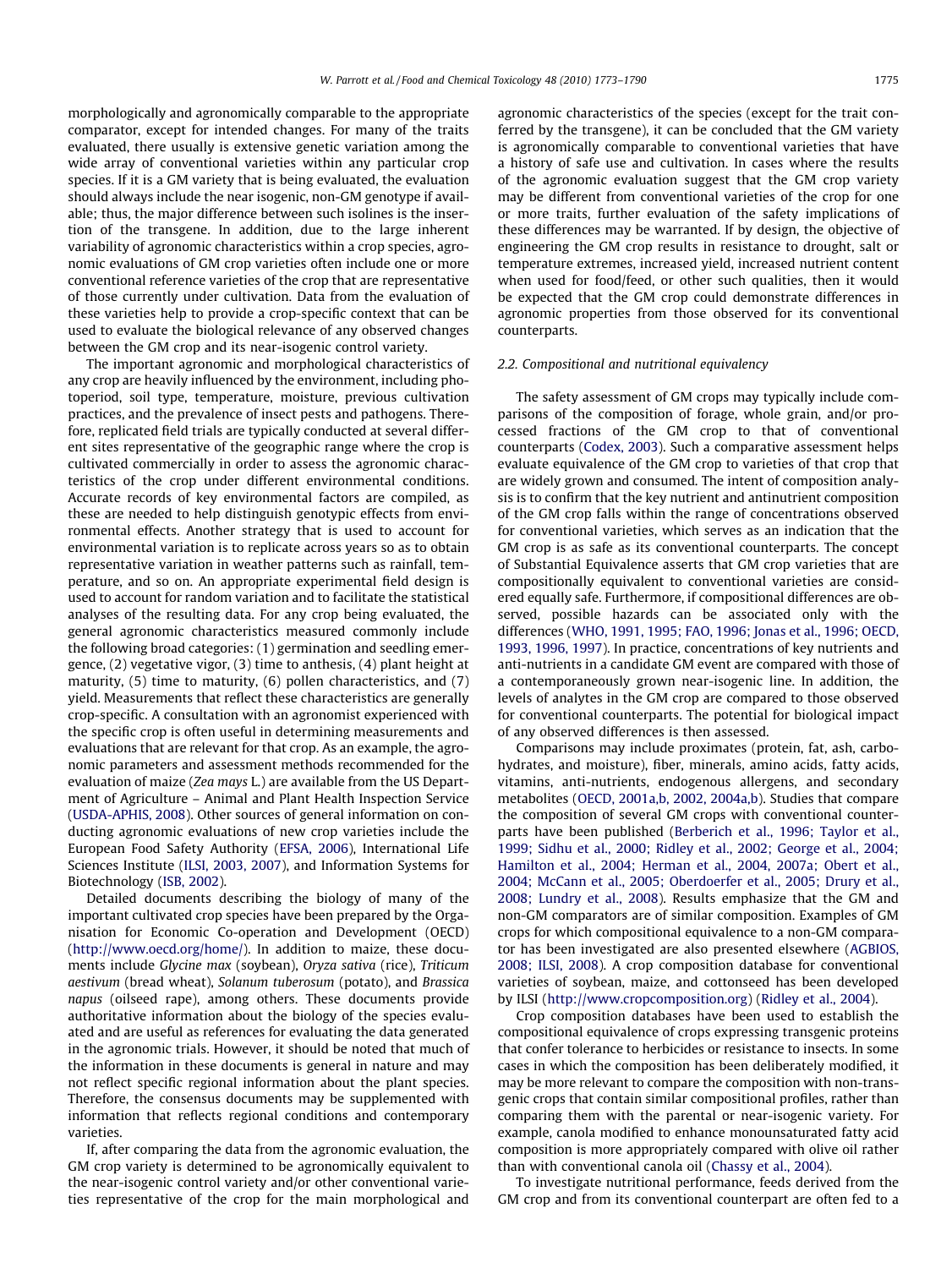fast-growing nutritionally sensitive animal species that can accommodate a large percentage of the crop of interest in its diet without deleterious effects (e.g., 42-day broiler chicken feeding study). If a GM crop is found to be compositionally equivalent to its conventional counterpart and animals grow equally well when fed the GM crop or the conventional crop, the GM crop is considered to be as nutritious as the conventional counterpart [\(ILSI, 2003.](#page-14-0) [2007; Chassy et al., 2004\)](#page-14-0).

Recent investigations have been conducted to assess the utility of a group of technologies referred to collectively as ''omics" (proteomics, metabolomics, and transcriptomics) for evaluating the compositional equivalence of GM crops relative to their conventional counterparts [\(Catchpole et al., 2005; Baker et al., 2006\)](#page-13-0). These technologies have proven to be useful tools for research; however, application of these technologies as part of the safety assessment for GM crops is premature, as baseline data on the normal variation inherent in plant proteomes, metabolomes, and transcriptomes of conventional varieties are sparse ([Dixon et al., 2006;](#page-13-0) [Lay et al., 2006; Harrigan et al., 2007](#page-13-0)). In view of the observation that geography (or location), environmental conditions, and year of cultivation can produce major differences in composition, ''omic" analysis cannot be considered as a compositional assessment tool until robust databases cataloguing natural variation are available. Metabolomic analyses are also limited at present because they do not provide quantitative information and are able to describe only a subset of the metabolome, often without identification of specific metabolites unless targeted analysis follows the profiling step ([Harrigan et al., 2007; Fiehn et al., 2008\)](#page-14-0). Given there is also no evidence that the current targeted safety assessment paradigm is inadequate, it can be anticipated that current methods of compositional analysis will continue to be the basis of comparative safety assessment for the foreseeable future.

When compositional equivalence is absent, the potential safety implications of the observed differences in composition are addressed on a case-by-case basis. For example, the composition of a crop that is engineered for pest resistance will vary from that observed for its non-GM counterpart as a result of pest feeding and pest-induced modulation of endogenous plant-defense compounds. Plants attacked by pests also undergo other compositional changes [\(Schwachtje and Baldwin, 2008\)](#page-16-0). If there are differences between the GM and its non-GM comparator, there would be no cause for concern as long as the differences fall within an acceptable range, relative to the natural variation of the analyte level(s) in the crop ([Chassy et al., 2004; Ridley et al., 2004\)](#page-13-0), taking their biological relevance into account.

Likewise, when a crop is engineered to have a more desirable nutrient profile (i.e., high-lysine corn, Golden Rice, low-linolenicacid soy), differences in the nutritional composition of the GM crop and its non-GM counterpart are expected and desirable. Examples of GM crops for which compositional equivalence to a non-GM comparator has been investigated are presented elsewhere ([AGBIOS, 2008; ILSI, 2008](#page-13-0)).

# 2.3. Current approaches to the assessment of heterologous protein safety

In many cases, modern plant biotechnology involves the introduction of a gene or genes into the plant genome via plant transformation technologies. When expressed in planta, these transgenes endow the crop with specific traits. If the transgene expression results in production of a heterologous protein, the safety assessment centers on this protein. As a class of macronutrients, proteins are an essential component of the human diet. Although the overwhelming majority of dietary proteins have not been tested for safety using the current testing regime that is applied to transgenic proteins, long-term consumption by humans and animals indicates that proteins, as a general class of macronutrients, are a safe component of the human diet. With the exception of a few well-described cases, consumption of proteins in general is not inherently associated with adverse effects.

Some proteins expressed in genetically modified crops are not present in significant quantities in food and may thus lack a clear history of safe use. Furthermore, only an exceedingly small number of proteins are known to be orally toxic or allergenic. According to AllergenOnline [\(http://www.allergenonline.com,](http://www.allergenonline.com) accessed 4 December 2008), there are 1313 known or putative allergens. As a percentage of all proteins in foods, this is a very small number. Nevertheless, the current risk assessment practices recommend evaluating the safety of transgenic proteins to ensure that no potentially toxic or allergenic proteins are engineered into crops. Several national and international organizations have extensively addressed these issues [\(OECD, 1993; FAO/WHO, 2000; Codex,](#page-15-0) [2003; FSANZ, 2005; EFSA, 2006; Health Canada, 2006](#page-15-0)).

A number of approaches to assess the potential allergenicity of proteins have been developed over the past 20 years [\(Metcalfe](#page-15-0) [et al., 1996; FAO/WHO, 2001, 2007; Thomas et al., 2004, 2005,](#page-15-0) 2007; Goodman [et al., 2005; Goodman, 2006](#page-15-0)). Although there are differences between the particular guidelines, the fundamental concept in these guidelines is to compare the amino acid sequence and physical properties of transgenic proteins with those of proteins with a documented history of allergenicity. One reason for this approach is that there are currently no validated animal models suitable for predicting potential allergenicity in humans [\(Helm](#page-14-0) [and Burks, 2002; McClain and Bannon, 2006; Goodman et al.,](#page-14-0) [2008\)](#page-14-0). The most contemporary guidelines take into consideration that none of the particular comparators can by themselves identify allergenic potential. Therefore, a weight-of-evidence approach, in which the outcome of all individual analyses is considered collectively, is recommended [\(Codex, 2003\)](#page-13-0).

The first part of the allergenicity assessment determines if there is a history of prior human exposure to the inserted transgenic protein(s) (e.g., was the protein obtained from a source with a documented history of allergenicity?). Secondly, amino acid sequence similarity of the transgenic protein to known allergenic proteins is analyzed using computational (bioinformatics) tools. In silico analyses are used to compare the amino acid sequences of transgenic proteins to known allergenic proteins in order to determine if they share any eight contiguous amino acids that resemble known allergen epitopes or contain more than 35% sequence identity over any 80 amino acids to a known allergen, with the latter approach considered the more relevant ([Metcalfe et al., 1996;](#page-15-0) [FAO/WHO, 2001, 2007; Thomas et al., 2004, 2005, 2007; Goodman](#page-15-0) [et al., 2005, 2008; Goodman, 2006\)](#page-15-0). [Goodman et al. \(2008\)](#page-14-0) recently stated, ''Obviously, the use of short amino matching searches (6- to 8-mer) is not a useful approach for allergenicity assessment." Instead, it has recently been demonstrated that scanning databases for matches to protein motifs that are characteristic of known allergens may be more effective at identifying potential allergens than the current sequence identity and 8-mer scanning techniques ([Ivanciuc et al., 2009\)](#page-14-0). In the case of three major allergen gene families (seed storage proteins, Bet v 1, and tropomyosin), motifs that overlap with known IgE epitopes have been identified [\(Ivanciuc](#page-14-0) [et al., 2009](#page-14-0)). It can be anticipated that as new information becomes available, the allergy assessment paradigm will continue to be refined and updated.

In vitro studies are also conducted to determine whether the transgenic protein is sensitive to degradation by digestive enzymes, including pepsin and pancreatin [\(Fu et al., 2002; Okunuki](#page-14-0) [et al., 2002; Thomas et al., 2004](#page-14-0)). The prevalence of the transgenic protein in food is also considered, because most proteins capable of sensitizing individuals are present at concentrations of 1% or more. In some cases, additional analyses are conducted to assess the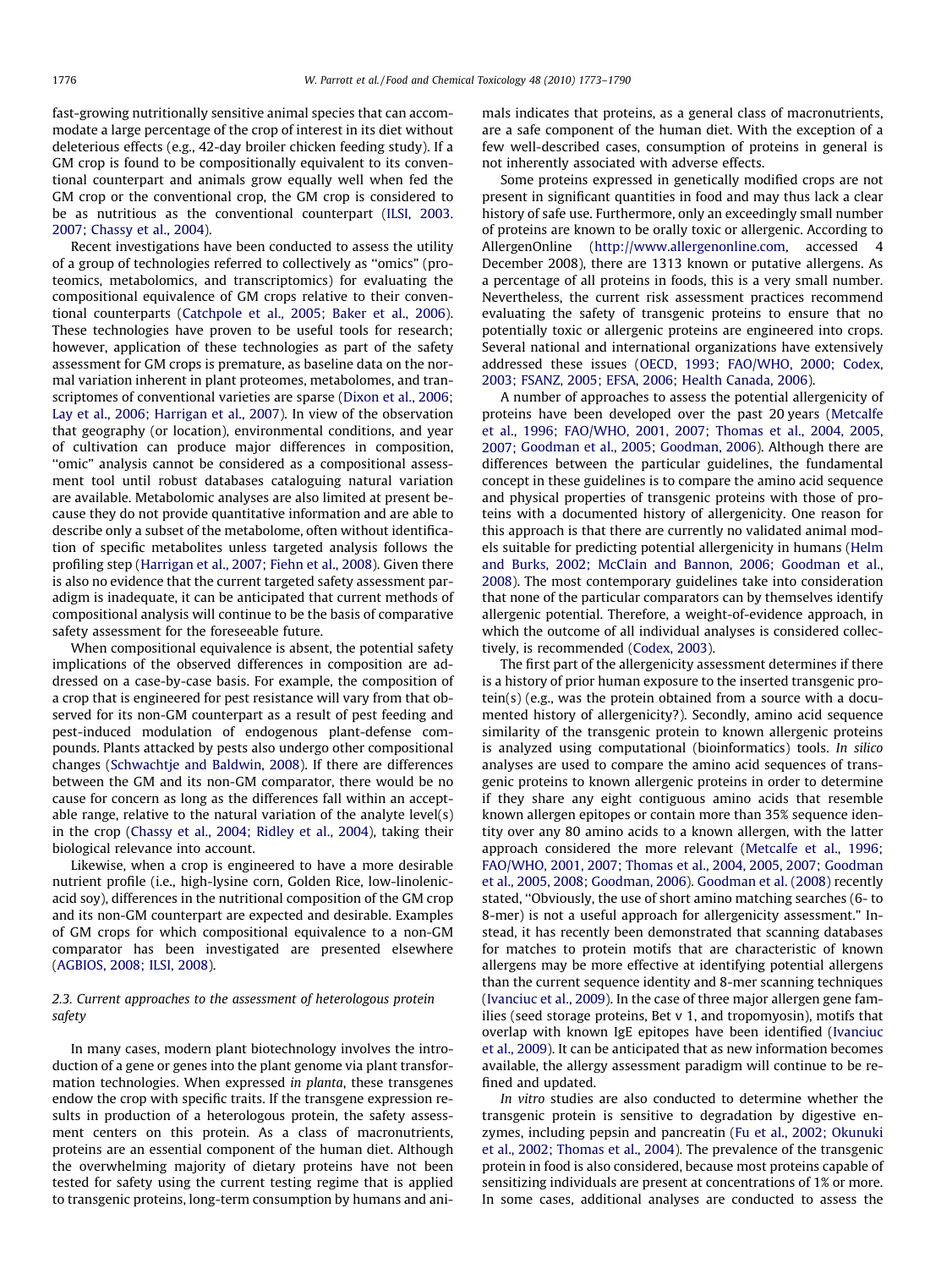thermal stability of transgenic proteins ([FAO/WHO, 2001\)](#page-14-0). Studies using skin prick tests or sera obtained from humans with documented clinical reactions to proteins can be conducted in order to assess the potential for cross-reactivity ([FAO/WHO, 2001\)](#page-14-0). However, these types of studies are typically only conducted in instances where one or more of the primary indicators suggest that allergenic cross-reactivity could be a concern. Collectively, these investigations represent a comprehensive analysis of the transgenic protein for possible allergenicity, and have been used to demonstrate that the transgenic proteins expressed in GM crops do not represent a high risk for unintentionally introducing an allergenic protein into the diet.

Similarly, recommendations have recently been developed by the ILSI International Food Biotechnology Committee (IFBiC) to assess the potential for transgenic proteins to be toxic [\(Delaney et al.,](#page-13-0) [2008](#page-13-0)). The individual components in these guidelines bear some similarity to those used in evaluating the allergenicity of transgenic proteins; however, they recommend a tiered risk assessment based on the weight of evidence at each tier. The recommendations include a first tier hazard identification that consists of assessment of the history of safe use, a bioinformatic comparison to proteins with known toxicity, and a determination of the stability to digestive enzymes using in vitro methods. In the event that the outcome from the first tier of testing does not support a conclusion that the protein will be innocuous, a second tier of testing that centers on further hazard characterization analyses, such as acute and repeated-dose rodent toxicity studies, and hypothesis-based testing are recommended. It is worth emphasizing that the transgenic proteins expressed in today's commercialized GM crops represent no demonstrated risk to humans or animals ([Harrison et al., 1996;](#page-14-0) [Martens, 2000; Wraight et al., 2000; Dale et al., 2002; El Sanhoty](#page-14-0) [et al., 2004; Hammond et al., 2004; Herouet et al., 2005; Rhee](#page-14-0) [et al., 2005; MacKenzie et al., 2007; Poulsen et al., 2007; Schroder](#page-14-0) [et al., 2007\)](#page-14-0).

Although these guidelines are based on the best scientific knowledge available, it is necessary to consider that some of the underlying principles are not universally accepted. For example, questions have been raised on the relevance of protein digestibility to prediction of protein allergenicity/toxicity. In contrast to an earlier study in which food allergens were shown to be relatively more stable to digestion than non-allergens in in vitro simulated gastric fluid ([Astwood et al., 1996](#page-13-0)), more recent studies concluded that there was not a clear correlation between digestibility measured in vitro and protein allergenicity [\(Fu et al., 2002; Herman](#page-14-0) [et al., 2007b](#page-14-0)). Despite these limitations, in vitro digestibility data are required currently by most, if not all, regulatory authorities as part of the safety assessment paradigm for transgenic proteins.

In summary, only a brief introduction to the issues considered in the evaluation of protein safety is presented here. All information pertinent to a potential transgenic protein should be considered and carefully weighed to make a proper hazard assessment. If concerns about the safety of a transgenic protein arise after examination of the concentration in the food or feed product, history of safe use, structural and functional characterization, and elucidation of the mode of action as well as evaluation of in vitro digestibility (Tier I Assessment), further in vitro and/or in vivo testing (Tier II Assessment) may be required to make a thorough risk evaluation ([Delaney et al., 2008](#page-13-0)).

# 2.4. Molecular characterization of the inserted DNA, its flanking regions, and its impact on the safety assessment

Characterization of the inserted DNA in GM crops is typically required by regulatory agencies. The key step in the molecular characterization is Southern blot analysis to determine the number of insertion sites, of both intact and fragmented copies of the transgene, along with sequencing of the inserted DNA and investigations of inheritance patterns to determine if the loci are linked to each other.

A typical DNA insert contains a promoter to direct gene transcription, a coding sequence, and a 3<sup>'</sup> untranslated region that directs polyadenylation of the resulting transcript. Confirmation of intactness of the elements of the inserted DNA demonstrates that the promoter and terminator sequences are in the proper positions to regulate transcription of the inserted gene(s) such that only the intended trait protein(s) encoded by the gene(s) is/are produced from the gene cassette. Intactness of the coding sequence minimizes the chances of alternative proteins being produced. The number of copies of the intended insertion within a single integration locus may play a role in genetic and trait stability, but the value of this information to the assessment of the safety of the product is questionable and likely represents lower risk compared with conventional breeding techniques.

Information concerning the insert's flanking sequences allows assessment of possible host cell gene disruption. A transgene or transgene fragment could insert behind a promoter already in the plant, leading to altered expression patterns of both the host gene (i.e., ''activation tagging") and the transgene; the production of a fusion protein; or unintended expression of a transgene fragment, in which case, it may be necessary to determine if transgene fragments are transcribed and translated. Alternatively, the transgene could be inserted near the 5' end of another gene, and readthrough transcription from the transgene could lead to expression of the downstream gene, at a time when, or in tissues where, it otherwise normally would not be expressed. Although these scenarios are unlikely, the potential for these to occur may be detected by sequencing the flanking DNA as long as these regions have been properly characterized and annotated. However, meaningful perturbations would more effectively be detected by holistic weight of evidence characterization of the transgenic protein isolated from the GM crop, by use of transgenic protein expression studies, or through compositional, nutritional, and agronomic equivalency evaluations.

#### 2.4.1. Selectable marker genes

At the present time, regulatory agencies require data to determine whether or not sequences derived from the transformation vector backbone, other than those from the intended cassette, have integrated into the plant genome ([EFSA, 2006\)](#page-14-0). Although plant transformation is often performed using purified DNA fragments containing only the intended gene cassette, the DNA preparations can contain small levels of backbone DNA fragments derived from the plasmid used to maintain and propagate the gene cassette in bacteria. Even Agrobacterium-mediated transformation can include vector sequences outside the T-DNA borders [\(Wu et al., 2006](#page-17-0)). In addition to the gene cassette, these plasmids usually also contain a bacterial origin of replication and at least one prokaryotic antibiotic resistance marker or another form of marker. The bacterial origins of plasmid replication do not function in plants and the bacterial selectable markers are not likely to be expressed in the plant because they are typically expressed from bacterial promoter elements that generally are not recognized by the plant. However, insertion of bacterial selectable marker genes into plants has raised questions about the possibility of horizontal gene transfer of antibiotic resistance to pathogenic bacteria, even though numerous studies of this phenomenon have demonstrated that the risk of transfer is negligible [\(Schluter et al., 1995; Nielsen et al., 1997\)](#page-16-0). A recent comparison of antibiotic-resistant bacteria in fields in which conventional or transgenic crops had been cultivated revealed no differences, which documented that horizontal transfer does not occur at a detectable frequency ([Demaneche et al.,](#page-13-0) [2008](#page-13-0)). Furthermore, if horizontal transfer of antibiotic resistance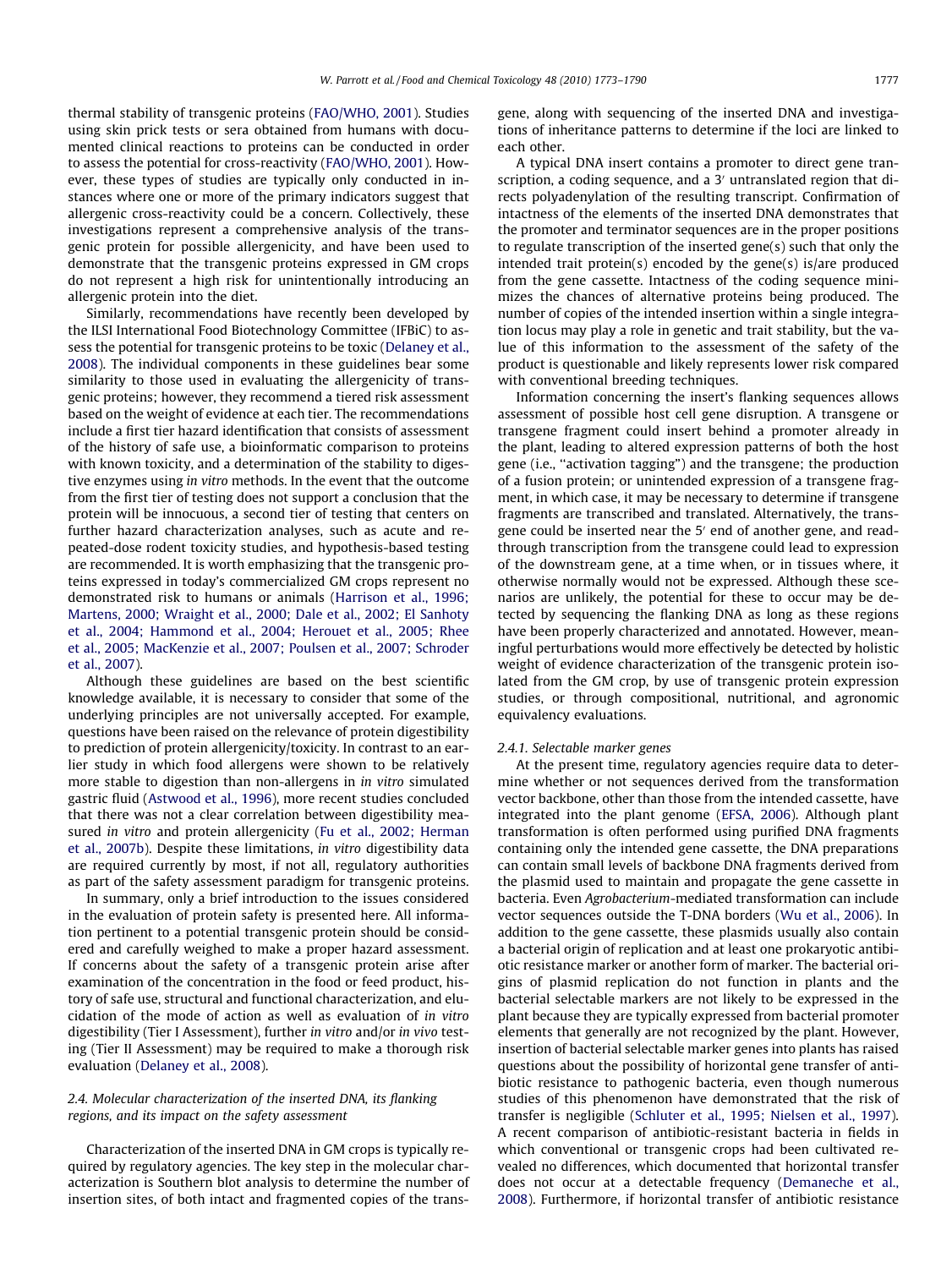genes were to occur, it would have no functional consequence because a high percentage of free-living and intestinal bacteria already possess the same antibiotic resistance genes ([Bradford](#page-13-0) [et al., 2005; Gay and Gillespie, 2005; Goldstein et al., 2005\)](#page-13-0).

#### 2.5. Summary of current safety assessment paradigm

The above is a description of the current paradigm for conducting a safety assessment of GM crops. This safety assessment paradigm is based on the state of knowledge that existed more than 20 years ago. Some aspects have been found to have a scientific basis, whereas other elements of the safety assessment have provided little relevant information on safety. Nevertheless, these elements are still performed for historical reasons or because they have been requested by different regulatory agencies around the world for their review of GM crop regulatory submissions. The current safety assessment paradigm has been applied to evaluate crops expressing introduced heterologous proteins, such as those encoded by viral genes and those conferring insect resistance (Bt traits) or herbicide tolerance. GM crops are being developed using new approaches and technologies for the modulation of endogenous gene expression. The features of these technologies that are scientifically relevant to the conduct of a valid safety assessment of GM crops developed using them are reviewed herein. Furthermore, the applicability of the current paradigm for conducting a safety assessment of GM crops developed with technologies that modulate endogenous plant gene expression is evaluated.

## 3. Technologies that modulate endogenous plant biochemical and regulatory pathways

#### 3.1. Comparison of conventional breeding and genetic engineering

Most field crops cultivated today are the product of directed breeding and selection activities over thousands of years. In many cases, as a result of this breeding, these crops bear little resemblance to their progenitors. This phenomenon was documented as far back as Darwin in his Origin of Species. These crops possess traits, such as increased yield, tolerance to disease and stress, vigor, better taste and appearance, and other traits that are beneficial to the farmer or the consumer. Recently, in vitro genetic modification has been employed as an additional plant improvement tool.

Attention has been drawn to genomic disruptions associated with the production of GM crop plants, and it has been suggested that these genomic disruptions represent a potential safety issue that should require extensive molecular characterization to evaluate ([Latham et al., 2006; Wilson et al., 2006\)](#page-15-0). Whereas insertion of a DNA cassette in vitro may cause local disruptions, far more extensive disruptions and genomic alterations have now been documented to occur as a result of traditional breeding ([Jacobsen and](#page-14-0) [Schouten, 2007; Batista et al., 2008; Cheng et al., 2008](#page-14-0)). In fact, these naturally-occurring, or mutagenesis-induced, alterations are sources of variation that have been exploited in successful plant breeding programs ([Bradford et al., 2005\)](#page-13-0). Crops bred through traditional methods have a demonstrated record of safety in spite of the extensive genomic disruptions that occur during their development.

The insertion of a transgene into the genome of a crop plant by transformation is a form of insertional mutagenesis, and therefore has raised potential concerns regarding food safety ([Wilson et al.,](#page-17-0) [2006\)](#page-17-0). However, transposable and retrotransposable elements, which mediate natural insertional mutagenesis, are extremely widespread in plants, occur in all crop species, and are a primary contributor to genome plasticity. A recent study demonstrated that one transposon resulted in approximately 50–60 new insertions per plant per generation in a traditional Japanese rice variety, and that these insertions were taking place in individual farmers' fields [\(Naito et al., 2006\)](#page-15-0). Another study demonstrated that of 1235 retrotransposons identified in rice, 42% had recruited genes from flanking regions that generated a large number of chimeric genes [\(Wang et al., 2006\)](#page-16-0). Alternative transposition of the Ac element in a noncommercial maize variety was recently shown to generate DNA deletions that led to the creation of novel genes ([Zhang et al., 2006\)](#page-17-0). Because the Ac element preferentially transposes into genic regions, these rearrangements shuffle the coding and regulatory sequences and generate new allelic diversity. Polyploid crops undergo deletion and addition of numerous DNA sequences within a single generation following their hybrid formation, as evidenced in Brassica ([Song et al., 1995](#page-16-0)) and wheat ([Liu et al., 1998a,b\)](#page-15-0). These examples are representative of a growing body of literature that illustrates the fluid and plastic nature of the plant genome.

Therefore, when the safety implications of genetic disturbances such as insertional mutagenesis, deletions, duplications, and the creation of potential chimeric genes are considered for GM crops, these assessments should consider that such genome disruptions occur naturally and frequently during plant domestication and traditional breeding, and do so without any recognized safety implications.

#### 3.2. RNA interference (RNAi)

RNA interference, or RNAi, refers to a group of related natural phenomena mediated by the formation of short (approximately 21–24 bp) double-stranded RNA molecules with homology to a target gene (recently reviewed by [Kusaba, 2004; Mallory and Vauc](#page-15-0)[heret, 2006; Müller, 2006](#page-15-0)). Through RNAi, high levels of mRNA or aberrantly expressed mRNA are targeted for destruction or for translational suppression through formation of double-stranded RNA (dsRNA) molecules. These dsRNAs are in turn recognized by Dicer or Dicer-like enzymes, type III ribonucleases that cleave dsR-NAs into approximately 21–24 nucleotide dsRNAs, called small interfering RNAs (siRNAs). These siRNAs are subsequently recognized by a multiprotein complex called the RNA-induced silencing complex (RISC). RISC activity mediates degradation of mRNA homologous to the RISC-incorporated siRNA, leading to blockage of protein production from the mRNA through mRNA degradation. The resulting phenotype is one resulting from gene suppression ([Galun, 2005; Tomari and Zamore, 2005; Bonnet et al., 2006\)](#page-14-0), as illustrated later.

Alternatively, inverted DNA repeats that are complementary to part of a target gene and separated by a small length of intervening DNA (known as miR genes), are transcribed to form a micro RNA (miRNA). miRNAs are short double-stranded RNA molecules connected by a hairpin on one end. In this case, it is the mRNA transcript of the miR gene that is recognized and processed by a Dicer-like enzyme to produce a functional miRNA ([Bonnet et al.,](#page-13-0) [2006\)](#page-13-0). This functional miRNA is then incorporated into a RISC-like complex that subsequently blocks protein production, primarily through translational suppression, but also via degradation of the target mRNA.

#### 3.2.1. RNAi as a natural component of the genome

The role of miRNAs and siRNAs in animal ([Ambros, 2004\)](#page-13-0) and plant development has been extensively reviewed ([Bonnet et al.,](#page-13-0) [2006; Mallory and Vaucheret, 2006\)](#page-13-0), and these molecules are known to play roles in all aspects of plant growth and development, including meristem differentiation, organ morphogenesis, flowering, stress resistance, and the maintenance of the heterochromatic chromatin state. The purpose of this work is not to review these various roles, but to point out that both siRNAs and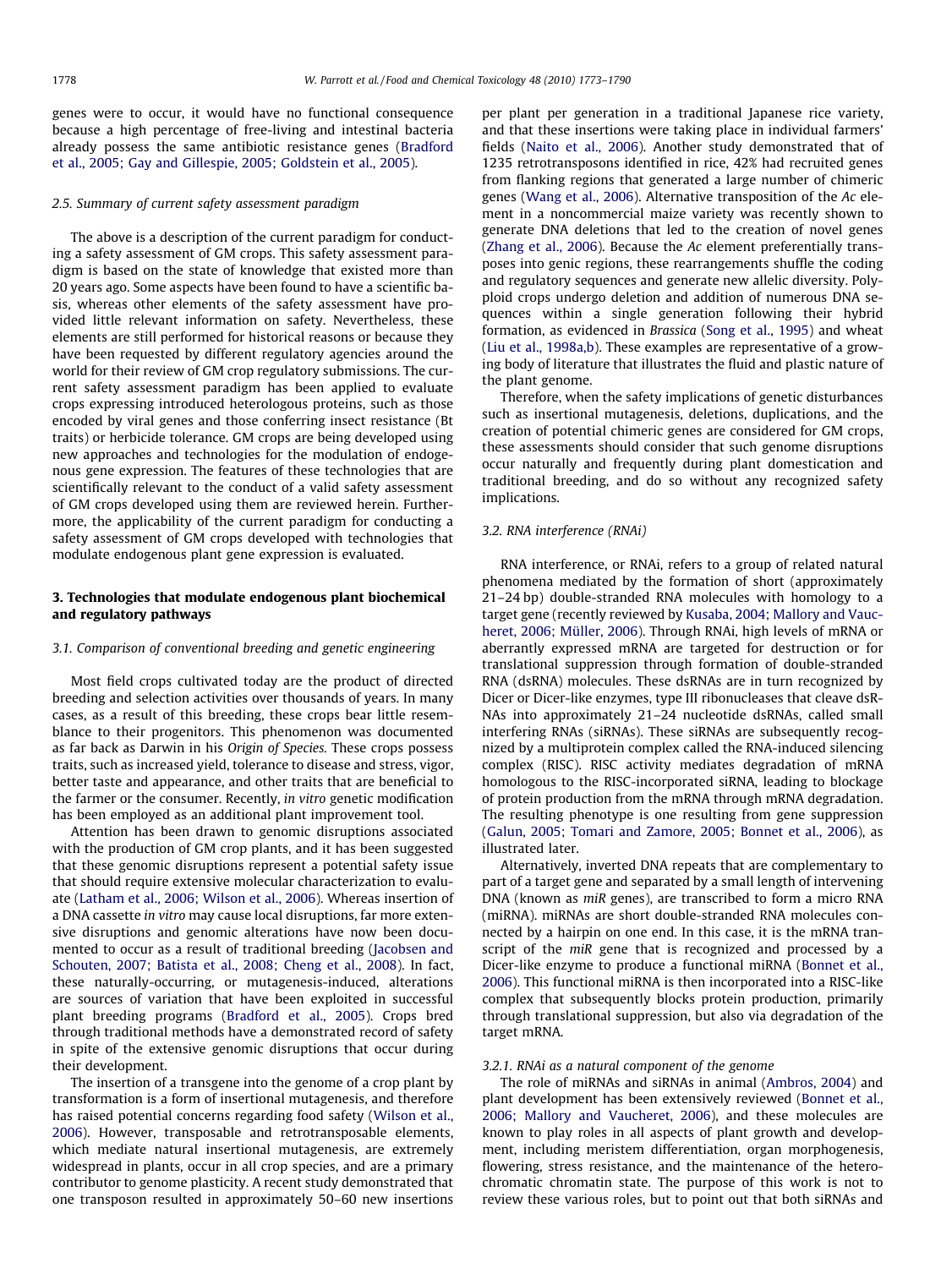<span id="page-6-0"></span>miRNAs are ubiquitous in plants, animals, and other eukaryotes. The exact number and prevalence of these in plant cells is largely unknown. An evaluation in the model plant, Arabidopsis thaliana, found over 75,000 putative siRNAs and miRNAs expressed in the plant, demonstrating the presence of multiple small RNAs per gene. Arabidopsis has approximately 25,000 genes, 4067 of which were found to have small RNA counterparts; some siRNAs were homologous to intergenic sequences, and the remaining siRNAs appear to have no known target. The different siRNAs were found at different steady-state levels ([Lu et al., 2005; Heisel et al., 2008\)](#page-15-0).

RNA interference has been used successfully to target promoter sequences as well, resulting not only in gene suppression, but also in methylation of the promoter target sequences ([Cigan et al.,](#page-13-0) [2005](#page-13-0)). Such RNAi-mediated methylation can stimulate methylation of homologous sequences (known as paramutation) and even be heritable ([Sidorenko and Peterson, 2001](#page-16-0)), highlighting again how transcriptional gene suppression and paramutation are both naturally-occurring phenomena ([Chandler and Alleman, 2008\)](#page-13-0).

# 3.2.2. Examples where naturally-occurring RNAi mechanisms have played a role in plant breeding

Work in petunia established the ability of suppression mechanisms to duplicate naturally-occurring phenotypes. 'Picotee' is a unique pattern found naturally in many flowers, and is characterized by white edges on otherwise colored petals. Petunias genetically engineered with an extra copy of the chs (chalcone synthase) gene were either white or picotee ([Napoli et al., 1990;](#page-15-0) [van der Krol et al., 1990\)](#page-15-0). Naturally-occurring picotee petunias were found to have an extra copy of the chs gene, whereas transgenic picotee petunias predominantly had multiple copies of the transgene [\(Stam et al., 1998\)](#page-16-0), thus strongly implicating an RNAi mechanism in the naturally-occurring picotee petunias [\(Schubert](#page-16-0)  $et$  al.,  $2004$ ).

Since then, the observation has been extended to edible plants, and a few crop phenotypes selected through conventional plant breeding are now known to be mediated by an RNAi mechanism, as later described. The number of phenotypes attributable to RNAi will undoubtedly increase as additional genomic information becomes available and is examined.

One of the most prominent examples of an RNAi-induced trait selected by breeders is the buff-colored seed coat of soybean, conditioned by the I locus (for inhibitor of color). Wild-type soybeans that are the progenitors of currently cultivated varieties have a black seed coat that is caused by the accumulation of anthocyanins. The I locus in soybean has been cloned, and consists of two clusters, each with three nearly identical copies of a chalcone synthase gene (chs). Buff-colored seed coats result from endogenous siRNAs generated against chs, and reversion of buff seed coats to black is associated with DNA rearrangements in one of the chs clusters, which interfere with its ability to form siRNA ([Tuteja et al.,](#page-16-0) [2004](#page-16-0)).

Low-glutelin rice is consumed by people who must restrict protein content in their diet because of reduced renal function. The phenotype of low-glutelin rice is due to an RNAi mechanism that results from the molecular structure of the Lgc1 locus. Glutelin production is controlled by a family of genes. In the case of low-glutelin rice, a genomic deletion has brought two inverted copies of glutelin genes into close proximity, which facilitates Lgc1 suppression through RNAi [\(Kusaba et al., 2003](#page-15-0)).

One locus that can be responsible for green-colored maize stalks is the C2-Idf (for inhibitor diffuse of color). The allele that causes green stalks came about from a triplication of a gene for chalcone synthase, resulting in RNAi-mediated suppression of the chalcone synthase mRNA (Della Vedova [et al., 2005\)](#page-13-0). Without this, the allele for green-colored maize stalks would normally be purple.

To briefly summarize, these examples show that RNAi-mediated mechanisms are a natural phenomenon that have a long history of safe use as evidenced by the role of RNAi in the domestication of major crop plants.

#### 3.2.3. Role in plant defense against disease

It has long been known that inoculating a plant with a mild strain of a virus protects that plant from infection with more virulent strains of the same virus [\(Salaman, 1933\)](#page-16-0). This provided the incentive to engineer plants expressing genes that encode virus coat protein to duplicate the same phenomenon ([Abel et al.,](#page-13-0) [1986\)](#page-13-0). However, it soon became clear that highly resistant plants did not transcribe viral proteins, implicating an RNAi-mediated mechanism ([Kusaba, 2004; Dietzgen and Mitter, 2006; Mansoor](#page-15-0) [et al., 2006](#page-15-0)). Furthermore, non-transgenic plants were themselves found to use RNAi to target nucleic acids from invading viruses ([Hamilton and Baulcombe, 1999\)](#page-14-0) making RNAi the unifying mechanism behind both endogenous and transgenic virus resistance.

#### 3.2.4. Co-suppression and antisense transformation

Transformation has also been used to obtain phenotypes resulting from gene suppression, in a manner analogous to the RNA-mediated gene suppression that has played a role in plant domestication and conventional plant breeding. Such transgenic techniques include co-suppression or sense suppression ([Jorgensen,](#page-14-0) [1990, 1991\)](#page-14-0) and antisense transformation ([van der Krol et al.,](#page-16-0) [1988, 1990](#page-16-0)). There are a number of crops produced using co-suppression or antisense transformation that have reached or are close to reaching the commercialization stage. One example is the development of a modified starch potato, developed by engineering with antisense constructs to silence the genes for starch branching enzymes A and B ([Safford et al., 1998; Schwall et al., 2000\)](#page-16-0). Other



Fig. 1. Overview of the different entry points into the RNAi pathways, and how previous transgenics based on gene-suppression are now understood to be part of the overall gene-suppression pathway. Virus-resistant squash and soybean with high oleic oil (pictured top left, respectively) were obtained by over-expressing genes, thus leading to silencing (co-suppression) of viral genes in the case of squash and of fad-2 in soybean. In contrast, the FLAVR SAVR™ tomato (pictured right) used antisense RNA to silence the polygalacturonase gene. Diagram modified from [Kusaba \(2004\).](#page-15-0) Photo credits: high oleic oil, American Soybean Association; squash, Seminis, Inc.; FLAVR SAVR™ tomato, Calgene.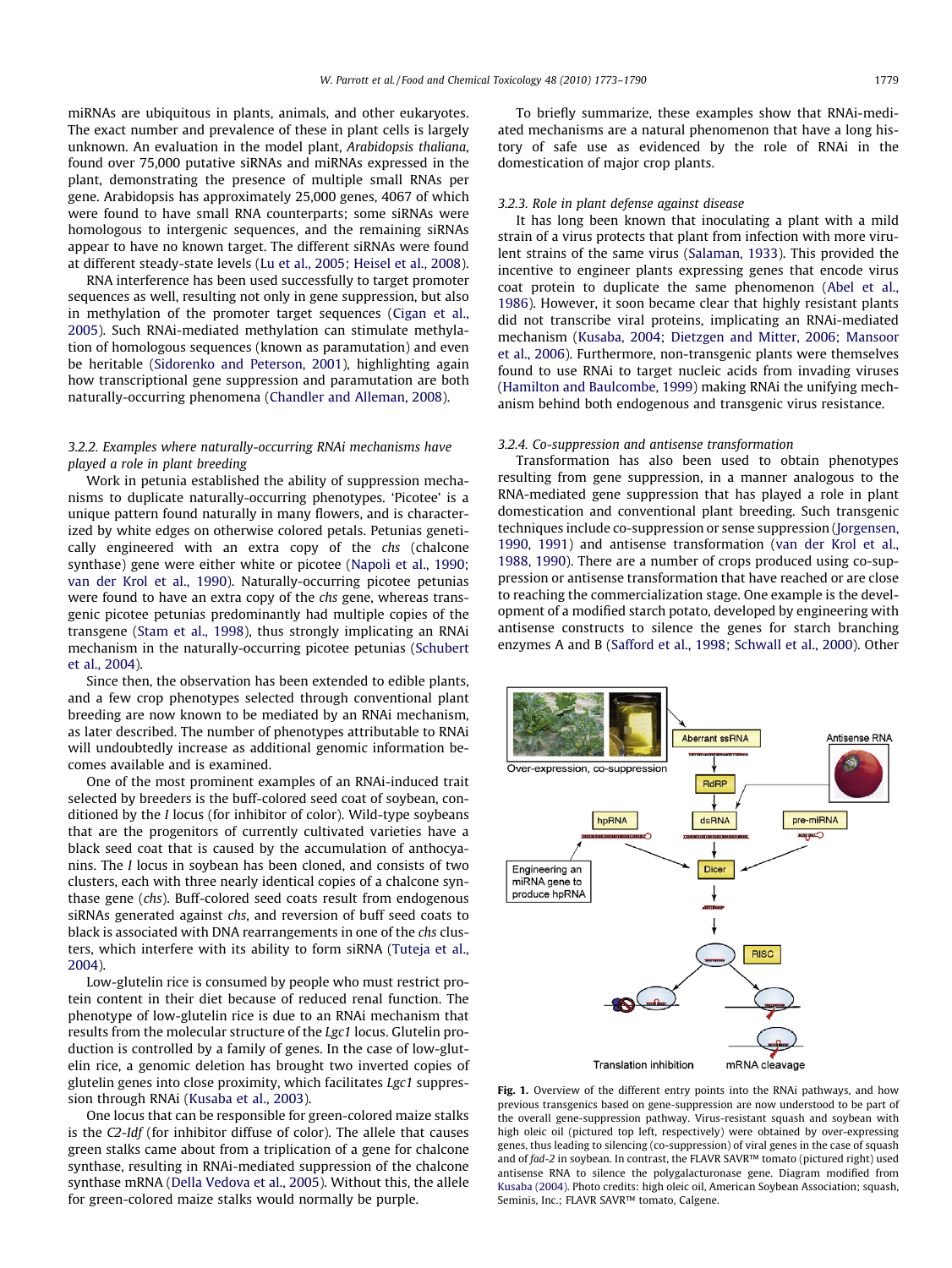<span id="page-7-0"></span>examples include the use of antisense technology to develop the delayed ripening FLAVR SAVR™ tomato [\(Sanders and Hiatt, 2005;](#page-16-0) [Krieger et al., 2008\)](#page-16-0), high oleic soybeans, and ryegrass with hypoallergenic pollen [\(Petrovska et al., 2005\)](#page-15-0).

Today, both co-suppression and antisense RNA are recognized as being part of the overall RNAi gene-suppression pathways ([Fig. 1](#page-6-0)) [\(Kusaba, 2004\)](#page-15-0). Co-suppression triggers the RNA-dependent RNA polymerase to make dsRNA that can be targeted by Dicer ([Hamilton and Baulcombe, 1999](#page-14-0)), whereas plants engineered to produce antisense RNA can form dsRNA directly, without need for the RNA-dependent RNA polymerase.

# 3.2.5. Deregulated events obtained via co-suppression and antisense transformation technologies

As mentioned above, transgenic phenotypes previously attributed to co-suppression or antisense RNA are now demonstrated to function as part of the overall RNAi gene-suppression pathways ([Fig. 1](#page-6-0)) [\(Kusaba, 2004; Sanders and Hiatt, 2005\)](#page-15-0). Thus, transgenic crops (such as squash and papaya) that depend on RNAi mechanisms have been on the market for at least a decade, without any report of adverse effects, which helps establish a history of safe use that should be considered as part of the overall safety assessment. Table 1 presents information collected from the AGBIOS web site (<http://www.agbios.com>), and lists GM crops based on either co-suppression technology or antisense technology that have been deregulated and commercialized in at least one country. All associated regulatory documents are available at the new location of the AGBIOS web site, [www.cera-gmc.org](http://www.cera-gmc.org).

#### 3.2.6. Future prospects for variety development via engineering

The realization that the foregoing examples of gene suppression were mediated by RNAi has led to a new era of gene suppression in transgenic plants. Rather than depending on stochastic factors to obtain transgenic plants with sufficient levels of mRNA to trigger the formation of corresponding siRNAs in plants engineered for co-suppression or antisense RNA production, modern vectors can be designed to produce dependable steady-state levels of siRNA, also referred to as artificial microRNAs ([Ossowski et al., 2008;](#page-15-0) [Warthmann et al., 2008](#page-15-0)). This has been accomplished through the construction of vectors whose transcripts generate a dsRNA substrate for Dicer. Approximately 200–400 bp of the target sequence are cloned in their sense and antisense directions, forming an inverted repeat commonly separated by an intervening sequence. The resulting RNA is able to form a double-stranded hairpin structure, and thus is known as a hairpin RNA (hpRNA) [\(Wesley](#page-17-0) [et al., 2001; Watson et al., 2005; Fusaro et al., 2006; Müller, 2006\)](#page-17-0). Such a hpRNA is then a substrate for the RNAi pathway. From this, it is evident that any desirable trait for crop improvement that can be achieved through gene-suppression can be achieved through the use of RNAi, specifically, via hpRNA vectors ([Mansoor et al.,](#page-15-0) [2006\)](#page-15-0).

3.2.6.1. Pathogen and pest resistance. As mentioned previously, one of the original uses of genetic transformation of crops was to produce virus-resistant plants, via a mechanism now understood to be mediated by RNAi. Accordingly, the current generation of virusresistant plants is being generated using hpRNA-producing constructs. Tobacco plants engineered with hpRNA constructs against the plum pox virus P1 and HC-Pro genes were resistant to the virus ([Di Nicola-Negri et al., 2005](#page-13-0)). The use of hpRNA directed against the replicase gene of barley yellow dwarf virus resulted in resistance in transgenic plants ([Dennis and Peacock, 2004\)](#page-13-0).

The discovery that the nematode, Caenorhabditis elegans, was susceptible to the RNAi-inducing effects of dsRNAs delivered via dietary administration of dsRNA-over-expressing Escherichia coli ([Timmons and Fire, 1998; Timmons et al., 2001\)](#page-16-0), suggested the possibility that parasitic nematodes could be controlled by engineering their host plants to produce dsRNAs encoding siRNAs that target essential nematode genes [\(Gheysen and Vanholme, 2007\)](#page-14-0). Accordingly, tobacco plants were engineered to express dsRNA from either an integrase gene or a splicing gene cloned from the parasitic nematode, Meloidogyne incognita, resulting in significant levels of nematode resistance in the transgenic plants ([Yadav](#page-17-0) [et al., 2006](#page-17-0)). Steeves and colleagues engineered soybean to produce dsRNA against a gene for a major sperm protein from C. elegans, and achieved a measure of resistance ([Steeves et al., 2006\)](#page-16-0). Finally, [Huang et al. \(2006\)](#page-14-0) engineered Arabidopsis to express dsRNA against 16D10, a gene from M. incognita that is directly involved in parasitism. They achieved high levels of resistance to M. incognita, as well as to two other species, M. javanica and M. hapla ([Huang et al., 2006](#page-14-0)).

Most recently, this concept has been extended to insect pests. Cotton bollworms feeding on Arabidopsis or tobacco (Nicotiana tobacum) plants engineered to silence a key P450 monooxygenase, which is necessary for the detoxification of gossypol (a toxin in their diet, derived from cotton), lost their tolerance to gossypol ([Mao et al., 2007\)](#page-15-0). Similarly, increased mortality was observed in western corn rootworm larvae fed artificial diets containing siRNAs targeting vacuolar ATPase subunits or  $\alpha$ -tubulin. The results with

Table 1

Crops approved for commercialization based on co-suppression and antisense technologies. The background and development of each trait, along with the data presented for regulatory approval, is all available from the AGBIOS web site, now at <http://www.cera-gmc.org> information is retrieved using the crop and event names provided in this table.

| Crop                     | Event                                                                               | Phenotype                                                                                                                                                               |
|--------------------------|-------------------------------------------------------------------------------------|-------------------------------------------------------------------------------------------------------------------------------------------------------------------------|
| Co-suppression<br>Papaya | $55 - 63 - 1$                                                                       | Resistance to papaya ringspot virus through suppression of the viral coat protein gene                                                                                  |
| Potato                   | RBMT15-101, SEMT15-02,<br>SEMT15-15<br>RBMT21-129, RBMT21-350,<br><b>RBMT22-082</b> | Resistance to potato virus Y through suppression of the viral coat protein gene<br>Resistance to potato leaf roll virus through suppression of the viral replicase gene |
| Soybean                  | G94-1, G94-19, G168                                                                 | High oleic acid content through suppression of fad-2                                                                                                                    |
| Squash                   | $CZW-3$                                                                             | Resistance to cucumber mosaic, zucchini yellow and watermelon mosaic viruses through suppression of the<br>corresponding viral coat protein genes                       |
|                          | ZW20                                                                                | Resistance to zucchini yellow and watermelon mosaic viruses through suppression of the corresponding<br>viral coat protein genes                                        |
| Tomato                   | 1345-4                                                                              | Down-regulation of ethylene production by suppression 1-aminocyclopropane-1-carboxyllic acid (ACC) synthase                                                             |
| Antisense                |                                                                                     |                                                                                                                                                                         |
| Tobacco                  | <b>Vector 21-41</b>                                                                 | Nicotine-free, through suppression of quinolinic acid phosphoribosyltransferase                                                                                         |
| Tomato                   | <b>FLAVR SAVR™</b>                                                                  | Down-regulation of polygalacturonase (PG) to delay fruit softening                                                                                                      |
|                          |                                                                                     |                                                                                                                                                                         |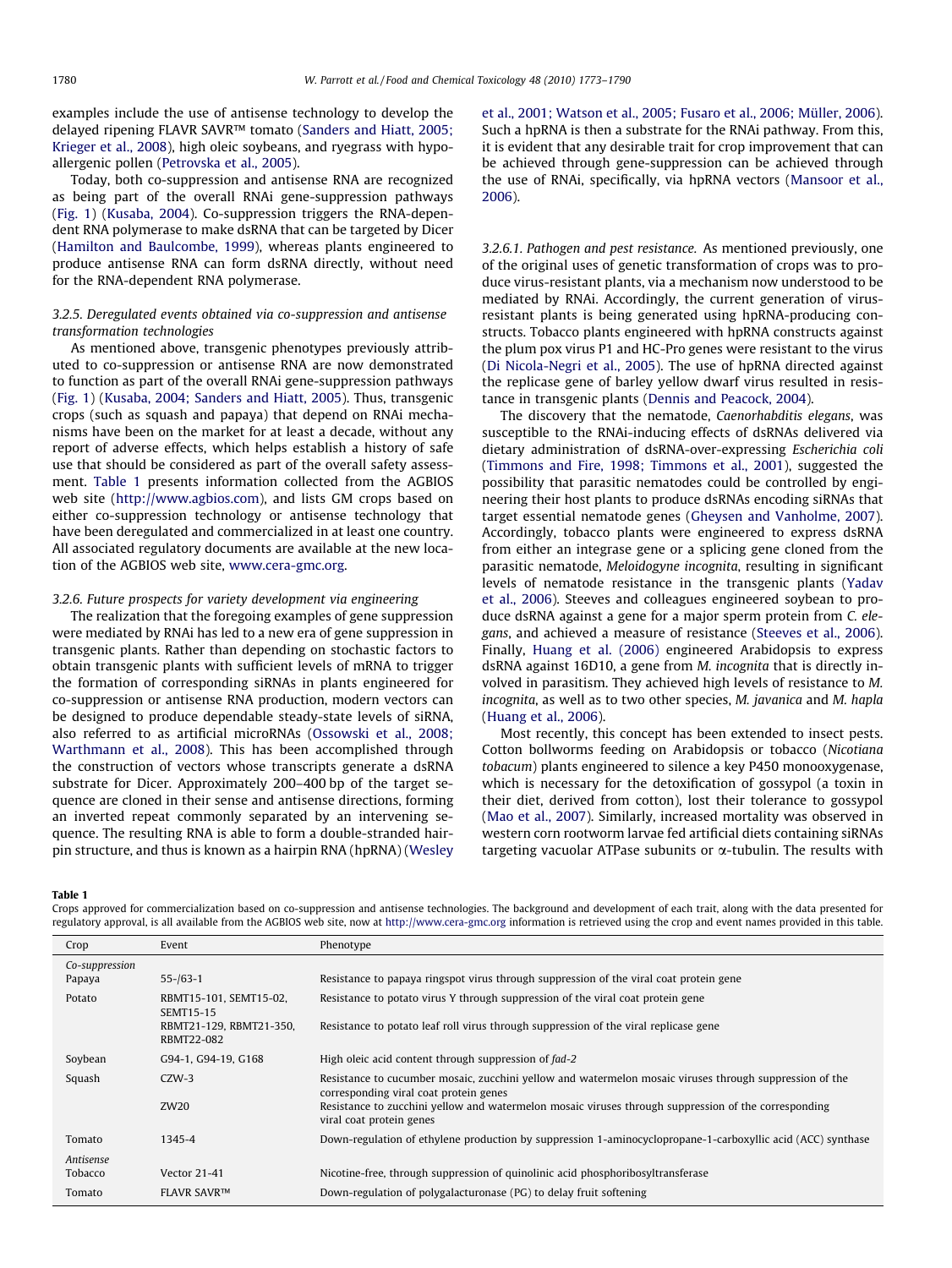vacuolar ATPase were verified in transgenic corn plants ([Baum](#page-13-0) [et al., 2007\)](#page-13-0).

3.2.6.2. Altered nutritional profiles. The ability of gene-suppression technologies, specifically co-suppression, to alter the nutritional profile of crops through the inhibition of individual steps in selected metabolic pathways is the basis for development of a GM high oleic acid soybean. Co-suppression has been used successfully in various species, including soybean and canola, to alter oil fatty acid profiles ([Thelen and Ohlrogge, 2002\)](#page-16-0), whereas antisense technology has been used to alter the oil fatty acid profile in cotton [\(Sunilkumar et al., 2005](#page-16-0)). Conceivably, future attempts at oil modification will rely upon RNAi. The approach has already been used successfully in Arabidopsis [\(Stoutjesdijk et al., 2002\)](#page-16-0), and in cotton, where this technology was used to produce oil with high stearic and oleic acid content [\(Liu et al., 2002](#page-15-0)).

Reports of the deliberate use of RNAi technology via transformation with hpRNA-producing constructs with a crop improvement focus are currently making their way into the literature. The use of hpRNA targeted to the two potato starch branching enzymes has recreated the high-amylose phenotype previously created with antisense RNA ([Andersson et al., 2006](#page-13-0)). The same approach was used to create high-amylose wheat, which improved large-bowel function when fed to rats [\(Regina et al., 2006](#page-16-0)).

A high-lysine maize has been achieved using RNAi technology against the opaque-2 gene [\(Segal et al., 2003\)](#page-16-0). The high-lysine phenotype is the same as that conferred by the naturally-occurring opaque-2 mutation, and used in many breeding programs around the world.

Finally, RNAi-mediated suppression of the DET-1 gene in tomato resulted in fruit with enhanced levels of carotenoids and flavonoids ([Davuluri et al., 2005\)](#page-13-0).

3.2.6.3. Targeted elimination of compounds. An example of how RNAi can be used for the elimination of specific compounds in crop plants is illustrated by the use of the technology to engineer decaffeinated coffee (Coffea canephora) plants ([Ogita et al., 2003](#page-15-0)). Likewise, cottonseed is high in protein, but its use as a feed meal is limited by the presence of the gossypol toxin. There are cotton genotypes unable to produce gossypol, but these suffer from increased susceptibility to pests. Through the use of RNAi, it was possible to eliminate gossypol production in the seed, but not in the vegetative parts of the plant [\(Sunilkumar et al., 2006\)](#page-16-0). Similarly, it was possible to silence production of the allergenic p34 protein in soybean [\(Herman, 2005](#page-14-0)).

3.2.6.4. Altering crop growth. As described later, transcription factors play a major role in defining plant growth and architecture. The suppression of FLC, a transcription factor that prevents early flowering, had the expected effect in Arabidopsis, with engineered plants flowering much earlier than their non-transgenic counterparts [\(Wesley et al., 2001](#page-17-0)). As with other traits first engineered in Arabidopsis, it is a matter of time before modifications suppressing endogenous plant transcription factors are used in transgenic crop plants.

Male sterility, which is a useful trait in breeding programs to facilitate hybrid seed production, lends itself to this technology by suppressing genes necessary for microsporogenesis. Suppression of the tapetum-specific zinc finger (TAZ1) gene in petunia ([Kapoor et al., 2002](#page-15-0)) and of the orthologous osGEN-L gene in rice ([Moritoh et al., 2005\)](#page-15-0) both led to male sterility. As a final example, the elimination of petals by RNAi in oilseed rape permits more photosynthetically active radiation to reach the plant ([Byzova](#page-13-0) [et al., 2004\)](#page-13-0).

### 3.3. Transcription factors and other gene-signaling pathway modifiers

The physiological importance of transcription factors (TFs) in plant development and stress tolerance is as great as that of RNAi; however, to date TFs have not been as widely applied in the commercial development of GM crops compared to the use of RNAi. A recent and comprehensive review by [Century et al. \(2008\)](#page-13-0) covers the role of TFs in plant domestication and breeding, as well as future prospects for plant improvement by manipulating TFs. Consequently, it would be redundant for this article to review the same material.

Transcription factors are proteins that enhance or repress gene expression, either directly or indirectly as part of a multi-component complex, usually by binding to enhancer or promoter regions of genes, thus promoting or interfering with the binding of RNA polymerase. The use of TFs – either from the plant itself or an orthologue from another source – is designed to regulate gene expression cascades that result in an enhanced ability of a plant to survive adverse growth conditions, such as drought or temperature extremes, or obtain a desired developmental outcome, such as altered nutrient content or improved yield. In addition to modulating TFs, it is possible to achieve similar results with genes that affect plant growth regulators or signal transduction pathways. These processes often result from modulation of multiple cellular activities and functions ([Zhang, 2003\)](#page-17-0), and as such, are part of the endogenous system plants use to respond to varying environmental conditions by modulating suites of genes. Great insight into the function of TFs comes from evaluating the role they have played during plant domestication, as described later.

Transcription factors are generally expressed at very low levels; for example, the total number of TF mRNA transcripts ranges from 0.001 to 100 copies per cell in Arabidopsis ([Czechowski et al.,](#page-13-0) [2004](#page-13-0)). As a consequence, the concentration of any individual TF protein in a cell will be exceedingly low. It has been reported that the TF KAP-2 from bean (Phaseolus vulgaris) could be induced to levels of approximately 8 ng per gram of cell mass ([Yu et al.,](#page-17-0) [1993\)](#page-17-0). The plant genome, however, contains numerous TF-like sequences. The Database of Rice Transcription Factors ([http://](http://drtf.cbi.pku.edu.cn/) [drtf.cbi.pku.edu.cn/](http://drtf.cbi.pku.edu.cn/); accessed 15 April 2007) [\(Gao et al., 2006\)](#page-14-0) has identified 2025 TFs in indica rice and 2384 in japonica rice, based on the in silico detection of the presence of DNA-binding motifs in the gene sequence. A similar database for poplar ([http://](http://dptf.cbi.pku.edu.cn/) [dptf.cbi.pku.edu.cn/](http://dptf.cbi.pku.edu.cn/); accessed 15 April 2007) ([Zhu et al., 2007\)](#page-17-0) shows 2576 putative TFs, and one database for Arabidopsis (<http://daft.cbi.pku.edu.cn/>) has identified 1922 TFs ([Guo et al.,](#page-14-0) [2005](#page-14-0)). The lower number of the latter is consistent with the smaller genome of Arabidopsis, and is higher than initial estimates of approximately 1400–1500 transcription factor genes in Arabidopsis [\(Riechmann et al., 2000; Riechmann and Ratcliffe, 2000;](#page-16-0) [Czechowski et al., 2004](#page-16-0)). A total of 1300 TFs have been identified in soybean [\(Tian et al., 2004\)](#page-16-0), although the soybean estimate was done in the absence of a genomic sequence. Based on these data, TFs account for approximately 2–7% of genes in their corresponding genomes. Clearly, TF proteins are ubiquitous in plants, and therefore are normally present in the human diet. Although the quantitative numbers are not available, it is likely that TFs represent only a very small fraction of the total plant cell protein.

A key consideration with GM crops engineered to modulate TF activity is that TFs can control gene expression cascades within a crop. In addition to expressing heterologous or up-regulated proteins as with other types of GM crops, the expressed proteins (TFs) may alter the timing, level, and spectrum of endogenous gene expression. Many genes regulated by TFs are ordinarily differentially expressed in crops grown under different stress, environmental, or developmental conditions. Through genetic engineering, it is possible to modulate these gene expression cascades by altering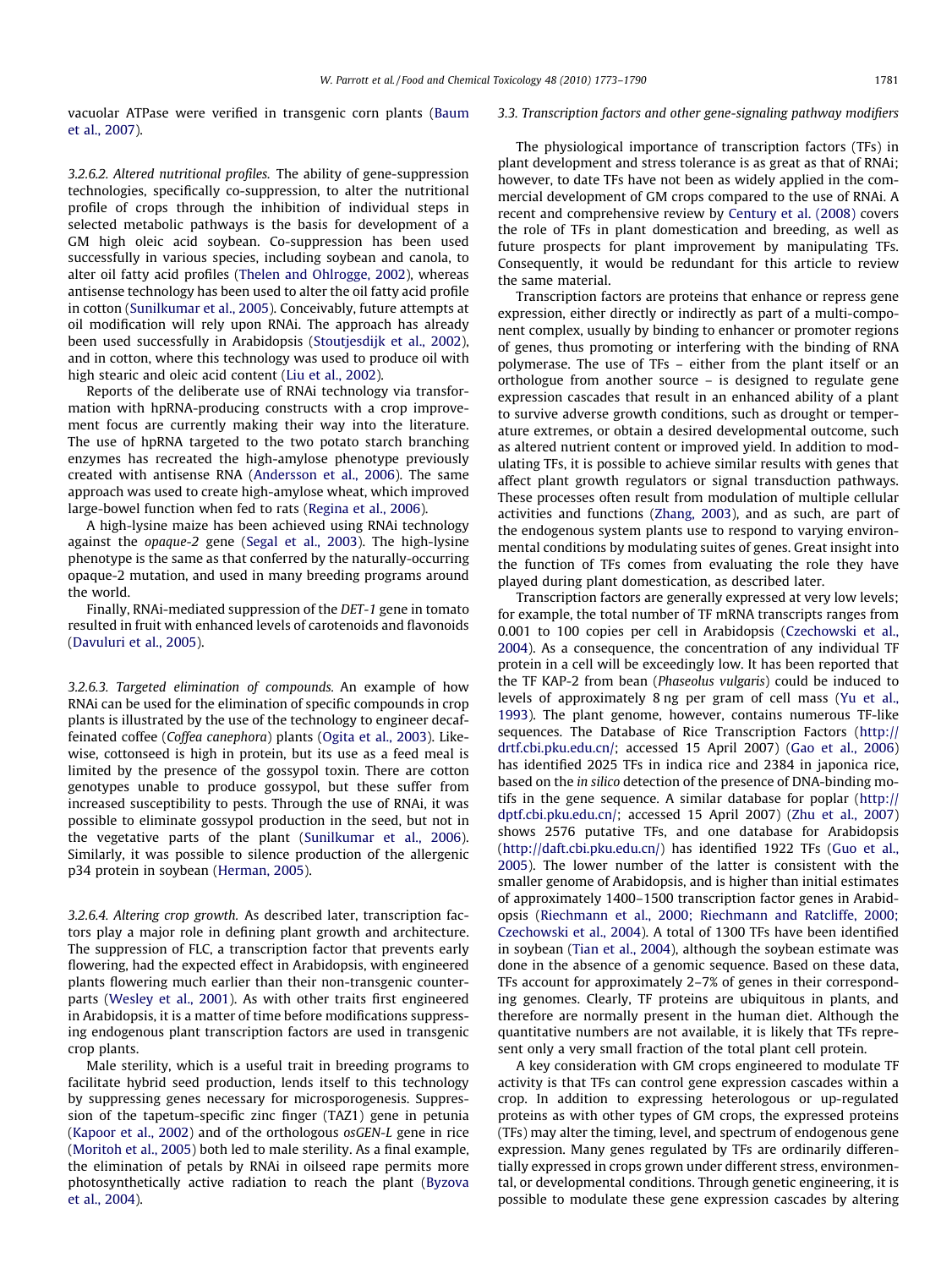the expression of TFs or other proteins that modulate gene expression, and thus produce plants that have phenotypes such as improved stress response.

# 3.3.1. Examples of the role of alteration of TFs associated with domestication and breeding

The role of TFs during domestication is clear in tomato, maize, and rice. One TF discovered in tomato, the YABBY-like transcription factor, is responsible for the large fruit size found in many modern varieties ([Cong et al., 2008](#page-13-0)).

The morphology of maize was altered during domestication, perhaps more than that of any other crop besides the brassicas. Two TFs were key to some of these morphological changes, namely, the selection for unbranched plants ([Doebley et al., 1997\)](#page-13-0) and for naked grains ([Wang et al., 2005](#page-16-0)). The former is caused by a mutation in the tb1 gene and the latter by a mutation in the tga1 gene, which is a member of the SBP-domain family.

The advent of wheat and rice varieties short in stature was the basis for the Green Revolution, as the shorter plants responded well to fertilizer and did not lodge, thus leading to dramatically higher yields ([Evans, 1998\)](#page-14-0). For wheat, alleles at two genes for reduced height, namely Rh-B1 and Rh-D1, fail to respond to gibberellins, and result in lower stature. These genes from wheat are analogous to the gibberellin-regulated transcription factor gene in Arabidopsis called Arabidopsis Gibberellin Insensitive (GAI) ([Peng et al., 1999\)](#page-15-0).

Lack of seed shattering is considered one of the most important domestication traits, as seed that remained on the plant was much easier to harvest than seed that fell on the ground. As such, all major crops have been selected for lack of seed shattering, but most is known about the genetic basis of shattering resistance in rice. An allele of a major gene that prevents shattering, sh4, is due to an amino acid substitution in a TF gene encoding a DNA-binding protein [\(Li et al., 2006](#page-15-0)). A single base pair substitution in another TF also contributes to non-shattering [\(Konishi et al., 2006](#page-15-0)).

Recently, the change from 2-row to 6-row barley, encoded by the Vrs1 gene, has been attributed to various independently occurring mutations in a homeodomain-leucine zipper I-class homeobox transcription factor ([Komatsuda et al., 2007\)](#page-15-0).

#### 3.3.2. Transcription factors and stress tolerance

One key function of TFs is the control of a plant's response to various types of stress. General gene expression analysis in rice suggests that transcription factors play a key role in resistance to abiotic stresses [\(Zhou et al., 2007](#page-17-0)). Another rice transcription factor, IDEF1, regulates the response to iron deficiency [\(Kobayashi](#page-15-0) [et al., 2007\)](#page-15-0).

In pearl millet, DREB2A (for drought-responsive element binding proteins) is a stress-inducible transcription factor, the activity of which appears to be mediated by phosphorylation, as its DNAbinding capacity is diminished when it is phosphorylated ([Agarwal](#page-13-0) [et al., 2007\)](#page-13-0). The nuclear factor Y (NF-Y) was found to play a role in the survival of Arabidopsis under drought-stress conditions. Its orthologue from maize, ZmNF-YB2, led to greater drought tolerance in maize plants engineered for constitutive expression of this TF ([Nelson et al., 2007](#page-15-0)).

Frost tolerance is conferred in wheat and Arabidopsis by C-repeat binding factors at the Fr-A2 locus ([Vagujfalvi et al.,](#page-16-0) [2005; Miller et al., 2006](#page-16-0)) and the ESK1 transcription factor locus, respectively. The esk1 gene product is known to regulate 312 additional genes, many of which are also expressed during salt and osmotic stress [\(Xin et al., 2007\)](#page-17-0).

# 3.3.3. Transcription factors and agricultural biotechnology

As of yet, no crops engineered with TFs have been commercialized. However, the diversity and number of TFs that are being discovered in plants, along with the ability of TFs to alter a wide range of traits, from growth and development to stress tolerance and crop composition, make it likely that they will be used extensively for crop improvement in the future.

# 4. Food safety considerations for crops expressing traits derived using RNAi and transcription factors

#### 4.1. The bases of food safety assessment

Safety of transgenic crops in which new traits have been introduced by engineering changes that involve RNAi or transcription factors or modulating gene-signaling pathways can be assessed by the comparative safety paradigm used for crops engineered to express transgenic proteins, sometimes called comparative safety assessment or substantial equivalence as described previously ([Chassy et al., 2004; ILSI, 2008](#page-13-0)). The safety of those analytes that are both outside of the known range for that crop constituent and statistically different from contemporaneously grown nontransgenic comparators are subjected to further assessment. Gene products that do not have a history of safe consumption are subjected to an appropriate safety evaluation. These will be proteins encoded by transgenes, or other compounds whose production is catalyzed by a transgenic enzyme. Although RNAi-mediated traits do not express heterologous proteins and TF transgenic plants may only express one heterologous protein, the expression profile of endogenous proteins and/or metabolites may be altered to reflect those normally found in the plant under certain circumstances (e.g., drought). Therefore, evaluation of their comparative safety for food or feed use requires answers to three questions:

- (1) Is the inserted DNA safe to consume?
- (2) Are the products encoded by the inserted DNA (e.g., dsRNA, siRNAs, miRNA, or transcription factor) safe to consume?
- (3) Do the intended changes and any unintended changes in crop composition alter the safety of the crop for consumption?

#### 4.1.1. DNA safety

DNA is a normal component of the human diet. It has been estimated that humans typically consume between 0.1 and 1.0 g/day of DNA from dietary sources [\(Jonas et al., 2001\)](#page-14-0). Because DNA is a ubiquitous component of the human diet and no adverse health effects have been associated with dietary DNA intake, consumption of DNA in food or feed is safe. Ingestion of transgenic DNA encoding a transcription factor or designed to produce RNAi from whole grains or processed food fractions obtained from GM crops is not an exception to this presumed safety and does not result in a substantial change in the overall amount of DNA consumed. It is also important to note that the DNA used in GM crops does not differ intrinsically or physically from the DNA that is already present in food.

DNA fragments of high-copy-number plant genes (usually from the chloroplast) can be found in some animal tissues, having been detected in the blood, muscles, and internal organs of broiler chickens [\(Tony et al., 2003; Aeschbacher et al., 2005\)](#page-16-0), calves ([Reuter](#page-16-0) [et al., 2005](#page-16-0)), and pigs ([Reuter and Aulrich, 2003\)](#page-16-0), and in muscles ([Nemeth et al., 2004](#page-15-0)) or milk and blood [\(Phipps et al., 2003;](#page-16-0) [Nemeth et al., 2004\)](#page-16-0) of cattle. A low-copy nuclear gene for zein was infrequently detected in blood samples of broiler chickens ([Rossi et al., 2005\)](#page-16-0). To date, transgene-derived DNA arising from transgenic feed fractions has not been detected in any vertebrate tissues ([Jennings et al., 2003a,b; Bertheau et al., 2009](#page-14-0)). The sole exception is the detection of 35S DNA in leukocytes, kidney, and muscles of rainbow trout fed GM soybean. The DNA was present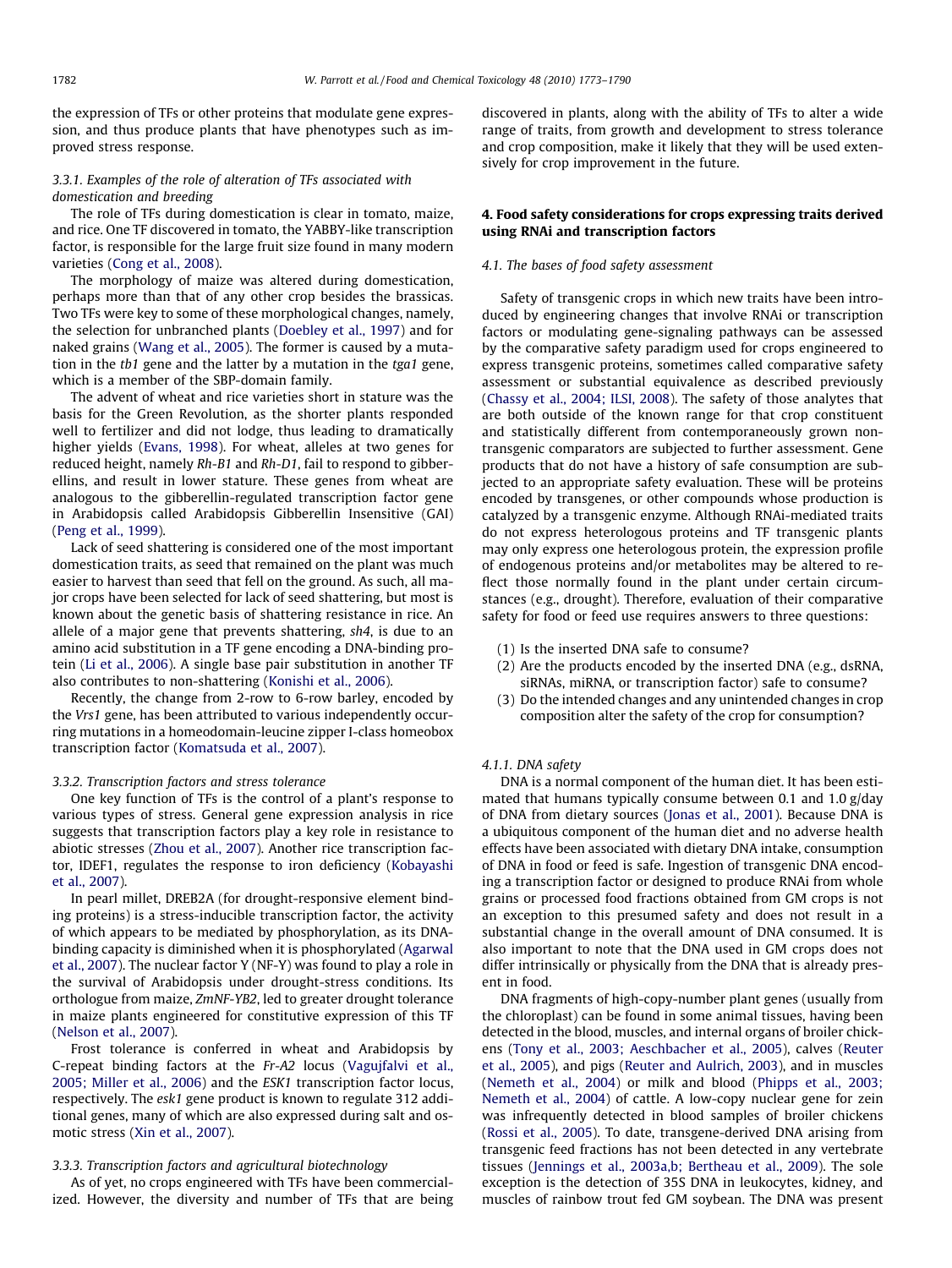in such minute quantities that ultrasensitive nested PCR was required to detect it ([Chainark et al., 2006, 2008\)](#page-13-0).

Nevertheless, reports that small fragments of non-transgenic DNA survive digestion, are absorbed into the circulatory system of rats, and can be found in lymphatic and placental cells, have led to claims for potential adverse effects of transgenic DNA ([Schubbert et al., 1997, 1998](#page-16-0)). The validity and biological significance of observations in these reports have, however, been questioned ([Beever and Kemp, 2000; Jonas et al., 2001; Goldstein](#page-13-0) [et al., 2005\)](#page-13-0). It is not clear that the DNA fragments are covalently bound in the nuclear DNA in the tissues in which they were identified, and in no case were the observed fragments large enough to encode a functional gene. No evidence has appeared to date that demonstrates DNA absorbed by vertebrates via their intestines can be incorporated into the vertebrate genome as whole or partial genes, nor is there any evidence for the acquisition and expression of plant genes in vertebrates [\(Beever and Kemp, 2000; Jonas et al.,](#page-13-0) [2001; Goldstein et al., 2005](#page-13-0)). Transgenic DNA from GM crops is considered to be as safe as DNA that is a common component of foods.

#### 4.1.2. RNA safety

As with DNA, RNA is a normal component of the human and animal diet and is therefore regarded as safe to consume. The RNA content of foods and feeds is not normally reported since it contributes little to overall nutrition. RNA makes a negligible addition to energy intake and contributes small amounts of purine and pyrimidines to the diet ([Carver and Walker, 1995\)](#page-13-0). It has been estimated that humans consume between 0.1 and 1.0 gm/day of RNA ([Jonas et al., 2001](#page-14-0)). It should be noted that the foregoing reference cites [Doerfler and Schubbert \(1997\)](#page-13-0) as a source of the average daily intake of RNA; however, this cited reference gives values only for the daily intake of DNA [\(Doerfler and Schubbert, 1997](#page-13-0)). The net result is that there really are no direct measurements available of the average daily consumption of RNA. Amounts may be inferred from [Table 1](#page-7-0) in [Jonas et al. \(2001\)](#page-14-0), which contains values for DNA and RNA content of commonly consumed foods and ingredients that show that the RNA and DNA content of foods are roughly comparable. The data on RNA content of foods and feeds are also in agreement with earlier work [\(Clifford and Story, 1976; Herbel and](#page-13-0) [Montag, 1987; Lassek and Montag, 1990; Carver and Walker,](#page-13-0) [1995\)](#page-13-0). Although considered safe to consume, it has been recommended that daily intake of RNA should not exceed 2 g/day, as a high intake of purines leads to increases in serum uric acid that could have adverse effect on persons with gout [\(Clifford and Story,](#page-13-0) [1976\)](#page-13-0). Yeast and other rapidly growing microorganisms contain 6– 7% RNA and it is therefore recommended that people not consume greater than about 30 g/day of yeast [\(UN Protein Advisory Group,](#page-16-0) [1972\)](#page-16-0).

Pancreatic nucleases metabolize RNA into mono-, di-, tri- and polynucleotides which are further degraded to mononucleotides, nucleosides, and bases by the action of intestinal polynucleotidases, nucleases, phosphodiesterases, phosphatases, and nucleosidases [\(Carver and Walker, 1995](#page-13-0)). The resulting nucleosides and free bases are primarily absorbed in the upper portion of the small intestine. The majority of the absorbed nucleosides and bases are then catabolized in enterocytes [\(Carver and Walker, 1995](#page-13-0)) and around 2–5% are reincorporated into nucleotides. There are no reports of the uptake and absorption of intact RNA in vertebrates in the peer-reviewed literature. Attempts to measure RNA absorption in a neonatal pig model were unsuccessful [\(Baintner and Toth,](#page-13-0) [1986\)](#page-13-0).

In contrast to vertebrates, invertebrates such as nematodes and insect larvae can absorb nucleic acids, and there is evidence that both have acquired functional genes by horizontal gene transfer from bacteria [\(Davis and Wurdack, 2004; Hotopp et al., 2007\)](#page-13-0). The nematode, C. elegans, also can absorb native dsRNA from ingested bacteria, a phenomenon that allows gene suppression to be exploited in the study of nematodes (Timmons and [Fire, 1998;](#page-16-0) [Timmons et al., 2001\)](#page-16-0).

As noted previously, if humans or animals have a history of safe dietary exposure to a food or feed component, that component is assumed to be safe for consumption ([Constable et al., 2007](#page-13-0)). Recent reports on the abundance of small RNAs in plants point to a history of safe consumption. Numerous small RNAs are ingested in the food supply ([Ivashuta et al., 2009\)](#page-14-0). For example, recent publications have documented that endogenous small RNAs are abundant in soybean seeds, corn kernels, and rice grain, plant tissues that are traditionally used in food and feed ([Heisel et al., 2008; Ivashuta](#page-14-0) [et al., 2009\)](#page-14-0). Numerous endogenous plant small RNAs were found to have perfect complementarity or near-perfect complementarity to vital human genes as well as those of other mammals. This includes homology to such critical genes as P450 monooxygenases. The fact that small RNAs with homology to genes encoding proteins with vital functions are abundant in safely-consumed food and feed crops such as soybean, corn, and rice is a clear indication that consuming small RNAs does not pose a risk to vertebrates, regardless of homology, and establishes a history of safe consumption for dietary small RNAs ([Ivashuta et al., 2009\)](#page-14-0).

As discussed previously, gene-suppression technologies have been used to develop transgenic plants with phenotypes such as resistance to viruses and nematodes, delayed ripening, and altered composition ([Kusaba, 2004; Dietzgen and Mitter, 2006\)](#page-15-0). A number of RNA species, including dsRNA, miRNA, hpRNA, and/or siRNA, are formed as part of the RNAi mechanism. The RNAi-derived molecules represent only a modest portion of the total RNA content of the cell because ribosomal RNA alone constitutes around 80% of cellular RNA ([Brown, 2002](#page-13-0)). Recently, it has been reported that approximately 0.1% to 0.2% of the RNA in a soybean is present in the small RNA (21–26 nt) fraction of the total RNA [\(Ivashuta](#page-14-0) [et al., 2009](#page-14-0)). The ratio of the different types of RNA and the percentage of cellular RNA represented by each of these RNAi-associated RNA species in the cell are not presently known for other species and are likely to be different in each specific example. It is clear that because practically all eukaryotes employ RNAi mechanisms for control of cellular functions, humans and animals routinely consume a wide array of RNAi-associated molecules from plant and animal sources. Many of these RNAi-associated molecules from plant sources are consumed in raw foods and therefore intact and have a history of safe consumption. As noted previously, it also appears that many of these small plant-derived RNAs share sequence homology with mammalian small RNAs so that humans and animals routinely consume with no apparent adverse effect small plant-derived RNAs that could potentially target critical mammalian genes ([Ivashuta et al., 2009\)](#page-14-0).

The DNA inserts used in dsRNA-generating constructs are transcribed but are not translated into proteins. This part of the safety assessment process should therefore focus on the safety of the newly-introduced DNA and its RNA transcripts. In the absence of heterologous proteins, the portions of the safety assessment paradigm that evaluate the potential for protein toxicity or allergenicity cannot be applied. Additional testing can be performed to evaluate the safety and nutritional implications of any intended or unintended compositional changes.

RNA-degrading nucleases are ubiquitous and perhaps as a consequence, RNA is rapidly degraded in most environments. As noted previously, RNA is degraded to nucleotides in the human gastrointestinal (GI) system ([Carver and Walker, 1995\)](#page-13-0). It can be predicted that RNAi-associated RNA species will be rapidly degraded in the digestive tract, even including enhanced steady-state levels of any given dsRNA molecule, thus rendering it innocuous, regardless of any homology it may have to vertebrate genes. Although it can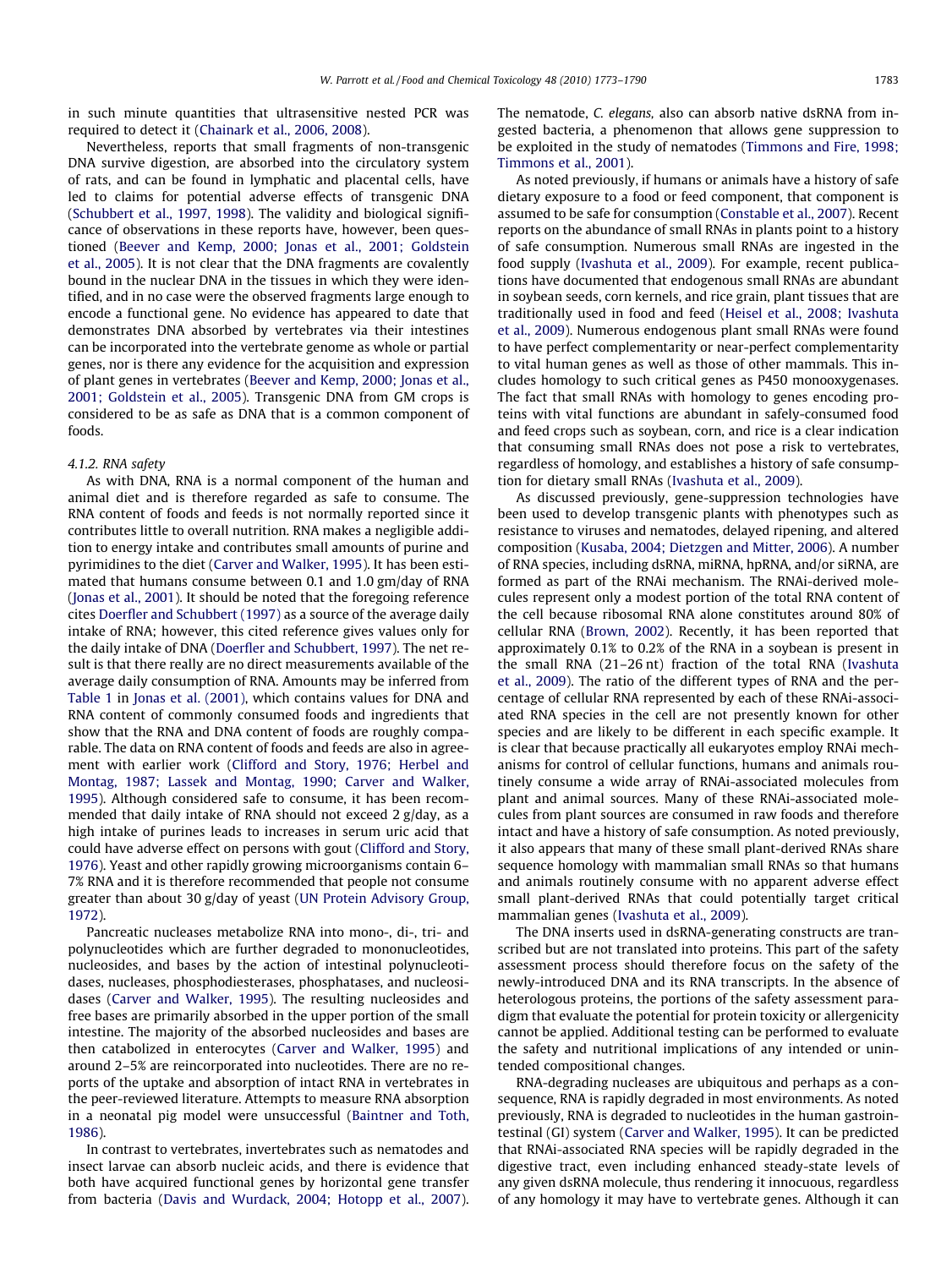be inferred that dietary small RNAs are digested in the GI tract ([Ivashuta et al., 2009](#page-14-0)), the conclusion that these RNA species would be rapidly digested has apparently not been tested experimentally, perhaps owing to the well-recognized lability of RNA.

Unlike vertebrates, some lower animals can absorb nucleic acids through their GI tracts and other tissues. Feeding E. coli that produce dsRNA precursors of biologically active siRNAs to C. elegans results in effects similar to those observed upon direct microinjection of siRNAs [\(Fire et al., 1998; Timmons and Fire, 1998;](#page-14-0) [Timmons et al., 2001](#page-14-0)). Root-knot nematodes can absorb naked dsRNA administered by soaking in concentrated RNA-containing solutions ([Tabara et al., 1998; Urwin et al., 2002\)](#page-16-0).

For higher animals, direct absorption of naked RNA has been reported for pharmacological purposes using cultured animal mucosal cells and tissues, but not in dendritic cells or macrophages ([Dykxhoorn et al., 2006\)](#page-14-0). The difficulty in delivering dsRNA into human and animal cells in vivo is the major barrier to therapeutic uses of RNA interference ([Behlke, 2006; Dykxhoorn et al., 2006;](#page-13-0) [Crombez et al., 2007](#page-13-0)). One study reported that oral administration to rats of invasive E. coli containing a vector that generates short dsRNA can elicit gene suppression ([Xiang et al., 2006\)](#page-17-0). However, this represents an artificial situation that used expression of invasin (an enzyme that permits bacterial invasion of cells) and an RNA exporter designed to deliver the RNA to the cells. Therefore, the results of this study are not applicable to assessing oral safety of dietary dsRNAs (including siRNAs and miRNAs) from consumption of GM crops. When unmodified siRNAs targeting ApoB were injected intravenously into mice using a standard tail vein injection, a 50-mg/kg dose failed to suppress hepatic expression of ApoB mRNA or protein [\(Soutschek et al., 2004\)](#page-16-0). This finding demonstrates that even high intravenous doses of siRNA are ineffective, further illustrating an extremely low likelihood that dietary siRNA could have oral activity.

In summary, no literature reports document GI absorption of dsRNA in higher animals. The weight of evidence indicates that it is highly unlikely that intact dsRNA and its derivatives are absorbed in the human GI system. Considering the rapid breakdown of RNA in the GI system, the lack of evidence for uptake of intact RNA in the vertebrate GI system, and the difficulty in delivery of very high doses of unmodified siRNAs into either mammalian models via intravenous injection, or into animal cell cultures as concentrated doses, absorption of plant-produced dsRNA or siRNA from food or feed by humans or animals would be an extremely infrequent event, but no direct data are available. In this regard, nematodes and insect larvae appear to be exceptional in their ability to absorb nucleic acids and are an unsuitable model for mammalian effects of siRNA. Perhaps more importantly, humans and animals have been consuming plant and animal tissues containing hundreds of thousands of RNAi-associated molecules throughout their existence with no evidence of either uptake or adverse effect. Interestingly, many of these RNAi-associated molecules have perfect or near-perfect complementarity to human and animal genes [\(Heisel et al., 2008; Ivashuta et al., 2009](#page-14-0)) and therefore may act on targets that are present in the vertebrate genome, an observation that reinforces the conclusion that small RNAs are not active when consumed by humans and animals in the diet.

#### 4.1.3. Safety of heterologous transcription factors

The safety of heterologous TFs can be assessed using the existing criteria for protein safety. All nucleated cells contain numerous transcription factors; thus, humans and animals have a long history of dietary exposure to transcription factors. No adverse effect has been attributed to the consumption of transcription factors, and no proteins that are known to be toxic or allergenic have been documented to be transcription factors ([Delaney et al., 2008;](#page-13-0) <http://www.allergenonline.com/>). Some transcription factors that could be used in genetic strategies for crop improvement will be derived from the crop plant itself or from another plant. The concentration and duration of expression may, however, be altered.

The primary question of a safety assessment is whether a heterologous transcription factor, or an altered level of an endogenous transcription factor in the crop, can pose risks that are not otherwise present. Considering the long history of exposure to transcription factors and the low concentration of each specific transcription factor in the diet ([Kier and Petrick, 2008](#page-15-0)), it is fair to ask if further protein safety evaluation is indicated. This is particularly the case because domestication of wild plants and conventional breeding of crop plants have led to alterations in transcription factor function and expression without any evidence or suggestion of adverse effects.

In applying the existing safety assessment paradigm for proteins expressed in GM crops, the transcription factor that will be expressed in a GM crop can be screened using bioinformatics to determine whether it resembles known toxic or allergenic food proteins. Proteins that have a history of safe use, are not major proteins in the food consumed, are not similar in sequence to known allergenic or toxic proteins, and that are digestible are generally considered to be safe for humans and animals ([Delaney et al.,](#page-13-0) [2008\)](#page-13-0).

#### 4.1.4. Safety of compositional changes

RNAi-based traits have been introduced into commercialized crop varieties to protect against viruses or to alter the endpoint of metabolic processes; for example to suppress the production of polygalacturanase or linoleic acid ([Table 1\)](#page-7-0). In these examples, no unintended compositional changes other than those that would normally be associated with plant breeding ([Cellini et al., 2004](#page-13-0)) or modification of the target trait result from the use of RNAi as a plant protection strategy.

Expression of a heterologous TF, as well as over-expression or repression of endogenous TFs, may result in altered expression of endogenous proteins and altered plant composition. In addition, RNAi mechanisms can target regulatory proteins. For example, miRNA can act directly on a TF to modulate drought tolerance [\(Li](#page-15-0) [et al., 2008\)](#page-15-0) or time of flowering ([Aukerman and Sakai, 2003\)](#page-13-0). Whenever compositional changes are expected, it may be necessary to demonstrate that the compositional changes do not present an unacceptable risk to nutrition or health.

The use of RNAi may elicit compositional change(s) as an intended outcome, which may also hold true for the use of TFs. Comparative assessment with a suitable counterpart, in most cases a near-isogenic non-GM line, allows evaluation of compositional changes, if any. As described above, [\(Chassy et al., 2004; ILSI,](#page-13-0) [2008\)](#page-13-0) the nutritional and safety consequences of any changes detected can be evaluated.

As noted previously, crop composition varies with location, environment, and cultural conditions such as climate. It is, however, also becoming increasingly clear that conventionally developed crops can show far greater heterogeneity in composition due to genetic differences than varieties of the same crop that have been produced through transgene insertion ([Catchpole et al., 2005;](#page-13-0) [Lehesranta et al., 2005; Shewry et al., 2007; ILSI, 2008\)](#page-13-0). Moreover, it is important to recognize that compositional differences per se are not necessarily an indicator of a hazard. Unless the change is shown to cause adverse biological effects such as, for example, a specific vitamin deficiency attributable to a major decrease in vitamin content, the change does not alter safety of the food or feed. For this reason it is not recommended that an arbitrary percentage of change be set as a trigger for further risk assessment ([Chassy et al., 2004; ILSI, 2008\)](#page-13-0).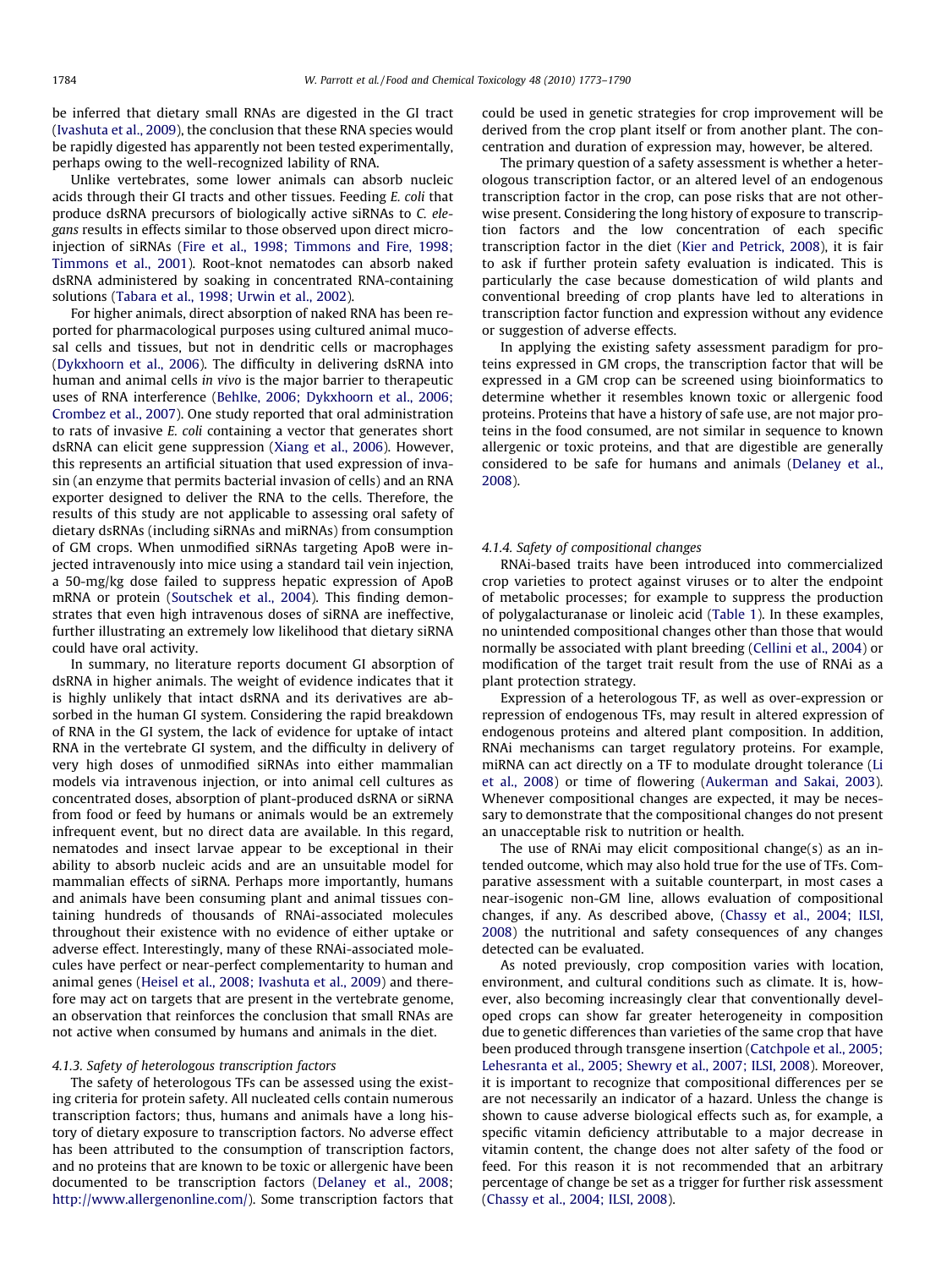# 5. Conclusions and recommendations: knowledge gaps and future outlook

Transgenic technology will be used to produce crops engineered for specific alterations in composition of the edible food and feed fractions. These changes will be introduced to improve the nutritional content or healthfulness of the food or feed. High-lysine maize and soybeans with altered fatty acid oil profiles are examples. Alternatively, crops may be altered to better suit them for alternative uses, such as the altered starch structure in potato. A recent review on nutritionally enhanced crops [\(ILSI, 2008\)](#page-14-0) describes developments in food safety assessment and applies the comparative safety paradigm to case studies of products currently being developed. The report concludes that the existing safety assessment paradigm is sufficiently robust to support the safety evaluation of crops with altered composition.

The ILSI report also concluded that the currently employed targeted analytical composition methodologies are fully capable of detecting biologically significant unintended effects. Targeted compositional analysis can be used to investigate whether or not a meaningful loss of nutrients has occurred and if an adverse increase in anti-nutrients, toxicants, or allergens has resulted from the engineering process. At this time, several ''omics" technologies are emerging, but the baseline data for the proper application of these new technologies are lacking, thus precluding them from use as a tool for composition and safety assessment. The ILSI report also notes that targeted analysis has a long history of safe application to risk assessment of foods and feeds.

Introduction of new traits by RNAi and transcription factors poses no novel hazards above those attributable to other methods of genetic modification, including plant breeding. Furthermore, in view of the evidence that RNAi and alteration in transcription factors are mechanisms that have contributed to genetic change throughout the history of crop domestication and conventional breeding and consequently have a history of safe use, there is no scientific rationale to justify new or more complex safety assessments for plants modified through transgenic RNAi or TFs.

Key conclusions

- 1. RNAi-mediated mechanisms have been engineered into crops that are used commercially.
- 2. In the near future, crops with heterologous transcription factors (TFs), or altered levels of TFs are likely to be submitted to regulators for approval.
- 3. Current data demonstrate that RNAi- and TF-associated mechanisms have been altered in the process of domestication and breeding of conventional crops.
- 4. Large numbers of small RNAs and TFs are encoded in plant and animal genomes; as a consequence, there is a long history of safe consumption by humans and animals.
- 5. Engineered crops depending on RNAi-type modifications will not contain heterologous proteins and so a safety assessment for a novel protein is not necessary. Engineering crops through use of TFs will introduce minute amounts of a heterologous protein. Both techniques can alter the concentration of an endogenous TF.
- 6. The TFs engineered into plants may come from a source organism with a history of safe use. When a history of safe use cannot be established, a Tier I protein safety assessment should be applied to assess safety of the protein.
- 7. The safety assessment of crops developed by the modulation of endogenous plant gene expression should

focus on a comparative assessment/compositional analysis to the non-transgenic version. In the case of a stresstolerance trait, the comparator should also be grown under conditions that the crop has been engineered to tolerate, to ensure that no adverse compositional changes affecting safety for consumption have occurred.

8. It is concluded that engineering crops for the production of small RNAs or for the expression of TFs does not present any novel hazards. Consequently, the current safety assessment paradigm provides a high level of assurance that such engineered crops will be safe for food and feed use.

# Support

This manuscript was supported by the members of a task force of the ILSI International Food Biotechnology Committee: BASF; Bayer CropScience; Dow AgroSciences; Monsanto Company; Pioneer, A Dupont Company; Syngenta Biotechnology, Inc.

#### Conflict of interest statement

Author Chassy has no conflict of interest. Author Parrott does public-sector research with GM crops. Authors Delaney, Herman, Ligon, Meyer, Petrick and Zhou are employed by companies that do research on and market GM crops.

## Acknowledgments

Thanks are due to Rita Johnson for her assistance to the task force and to Christina West for her role as copy editor.

This document has been reviewed by individuals internationally recognized for their diverse perspectives and technical expertise. However, it must be emphasized that the content of this document is the authors' responsibility and not the reviewers, and it does not represent an endorsement by the reviewers' institutions. The authors would like to thank the following individuals for participating in the review process and for providing many constructive comments and suggestions:

R. Ariel Alvarez Morales, CIBIOGEM, Mexico City, Mexico

Hiroaki Aoyama, Institute of Environmental Toxicology, Tokyo, Japan

Silvia Barros, University of São Paulo, São Paulo, Brazil Colin Berry, Queen Mary College, United Kingdom

Genevieve Bondy, Health Canada, Ottawa, Canada

Moises Burachik, Oficina de Biotecnología, Buenos Aires, Argentina

John Doebley, Laboratory of Genetics, University of Wisconsin, Madison, Wisconsin, USA

Marc Fellous, INSERM, Paris, France

Eric Flamm, Food and Drug Administration, USA

Amanda Galvez, UNAM, Mexico

Maria Helena de Souza Goldman, University of São Paulo, São Paulo, Brazil

Shirong Jia, Chinese Academy of Agricultural Sciences, Biotechnology Research Institute, Beijing, China

Shawn Kaeppler, University of Wisconsin, Madison, Wisconsin, **IISA** 

Ib Knudsen, Food Directorate, Danish Veterinary and Food Administration, Institute for Food Safety and Toxicology, Søborg, Denmark

Harry Kuiper, RIKILT – Institute of Food Safety, Wageningen Univeristy, Wageningen, Netherlands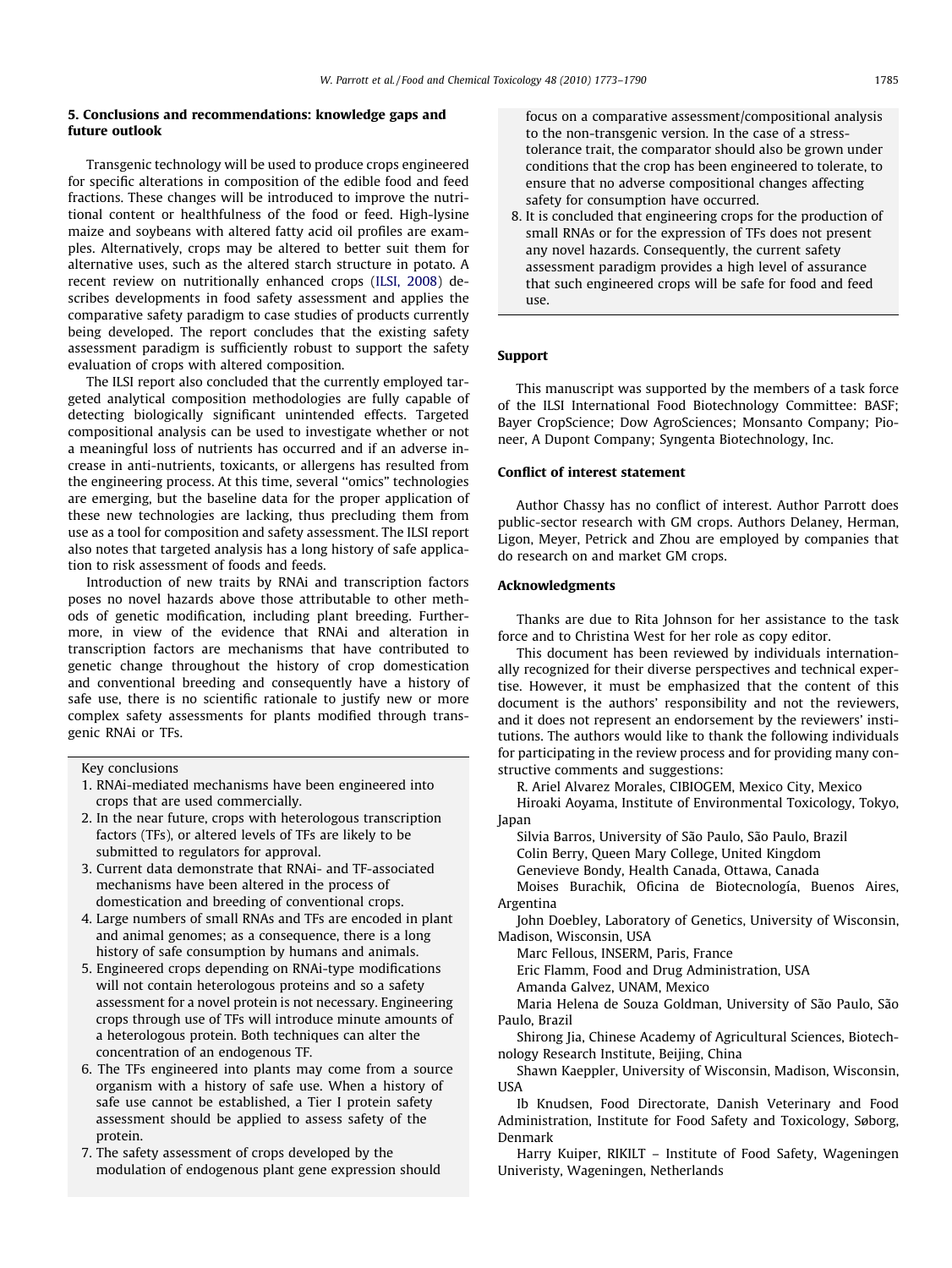<span id="page-13-0"></span>Christopher Leaver, Department of Plant Sciences, Oxford University, United Kingdom

Elizabeth Nascimento, University of São Paulo, São Paulo, Brazil Yoshihiro Ozeki, Japan Department of Biotechnolgy, Tokyo University of Agriculture and Technology, Tokyo, Japan

Oliver Ratcliffe, Mendel Biotechnology, Inc., Hayward, California, USA

Dionne Shepherd, University of Cape Town, Cape Town, South Africa

#### References

- Abel, P.P., Nelson, R.S., De, B., Hoffmann, N., Rogers, S.G., Fraley, R.T., Beachy, R.N., 1986. Delay of disease development in transgenic plants that express the tobacco mosaic virus coat protein gene. Science 232, 738–743.
- Aeschbacher, K., Messikommer, R., Meile, L., Wenk, C., 2005. Bt176 corn in poultry nutrition: physiological characteristics and fate of recombinant plant DNA in chickens. Poult. Sci. 84, 385–394.
- Agarwal, P., Agarwal, P.K., Nair, S., Sopory, S.K., Reddy, M.K., 2007. Stress-inducible DREB2A transcription factor from Pennisetum glaucum is a phosphoprotein and its phosphorylation negatively regulates its DNA-binding activity. Mol. Genet. Genomics 277, 189–198.
- AGBIOS, 2008. MON 810 Food safety assessment case study. [<http://](http://www.agbios.com) [www.agbios.com/cstudies.php?book=FSA&ev=MON810>](http://www.agbios.com) (accessed 12.05.08).
- Ambros, V., 2004. The functions of animal microRNAs. Nature 431, 350–355.
- Andersson, M., Melander, M., Pojmark, P., Larsson, H., Bulow, L., Hofvander, P., 2006. Targeted gene suppression by RNA interference: an efficient method for production of high-amylose potato lines. J. Biotechnol. 123, 137–148.

Astwood, J.D., Leach, J.N., Fuchs, R.L., 1996. Stability of food allergens to digestion in vitro. Nat. Biotechnol. 14, 1269–1273.

- Aukerman, M.J., Sakai, H., 2003. Regulation of flowering time and floral organ identity by a MicroRNA and its APETALA2-like target genes. Plant Cell 15, 2730– 2741.
- Baintner, K., Toth, I., 1986. Failure to demonstrate intestinal absorption of RNA in the newborn pig. Preliminary communication. Acta Vet. Hung. 34, 239–241.
- Baker, J.M., Hawkins, N.D., Ward, J.L., Lovegrove, A., Napier, J.A., Shewry, P.R., Beale, M.H., 2006. A metabolomic study of substantial equivalence of field-grown genetically modified wheat. Plant Biotechnol. J. 4, 381–392.
- Batista, R., Saibo, N., Lourenco, T., Oliveira, M.M., 2008. Microarray analyses reveal that plant mutagenesis may induce more transcriptomic changes than transgene insertion. Proc. Natl. Acad. Sci. USA 105, 3640–3645.
- Baum, J.A., Bogaert, T., Clinton, W., Heck, G.R., Feldmann, P., Ilagan, O., Johnson, S., Plaetinck, G., Munyikwa, T., Pleau, M., Vaughn, T., Roberts, J., 2007. Control of coleopteran insect pests through RNA interference. Nat. Biotechnol. 25, 1322– 1326.
- Beever, D.E., Kemp, C.F., 2000. Safety issues associated with the DNA in animal feed derived from genetically modified crops. A review of scientific and regulatory procedures. Nutr. Abstr. Rev. 70, 197–204.
- Behlke, M.A., 2006. Progress towards in vivo use of siRNAs. Mol. Ther. 13, 644–670.
- Berberich, S.A., Ream, J.E., Jackson, T.L., Wood, R., Stipanovic, R., Harvey, P., Patzer, S., Fuchs, R.L., 1996. The composition of insect-protected cottonseed is equivalent
- to that of conventional cottonseed. J. Agric. Food Chem. 44, 365–371.<br>,.Bertheau, Y., Helbling, J.C., Fortabat, M.N., Makhzami, S., Sotinel, I., Audeon, C.<br>Nignol, A.C., Kobilinsky, A., Petit, L., Fach, P., Brunschwig, P., P., 2009. Persistence of plant DNA sequences in the blood of dairy cows fed with genetically modified (Bt176) and conventional corn silage. J. Agric. Food Chem. 57, 509–516.
- Bonnet, E., Van de Peer, Y., Rouze, P., 2006. The small RNA world of plants. New Phytol. 171, 451–468.
- Bradford, K.J., Van Deynze, A., Gutterson, N., Parrott, W., Strauss, S.H., 2005. Regulating transgenic crops sensibly: lessons from plant breeding, biotechnology and genomics. Nat. Biotechnol. 23, 439–444.

Brown, T., 2002. Genomes, second ed. John Wiley and Sons, New York.

- Byzova, M., Verduyn, C., De Brouwer, D., De Block, M., 2004. Transforming petals into sepaloid organs in Arabidopsis and oilseed rape: implementation of the hairpin RNA-mediated gene silencing technology in an organ-specific manner. Planta 218, 379–387.
- Carver, J.D., Walker, W.A., 1995. The role of nucleotides in human nutrition. J. Nutr. Biochem. 6, 58–72.
- Catchpole, G.S., Beckmann, M., Enot, D.P., Mondhe, M., Zywicki, B., Taylor, J., Hardy, N., Smith, A., King, R.D., Kell, D.B., Fiehn, O., Draper, J., 2005. Hierarchical metabolomics demonstrates substantial compositional similarity between genetically modified and conventional potato crops. Proc. Natl. Acad. Sci. USA 102, 14458–14462.
- Cellini, F., Chesson, A., Colquhoun, I., Constable, A., Davies, H.V., Engel, K.H., Gatehouse, A.M., Karenlampi, S., Kok, E.J., Leguay, J.J., Lehesranta, S., Noteborn, H.P., Pedersen, J., Smith, M., 2004. Unintended effects and their detection in genetically modified crops. Food Chem. Toxicol. 42, 1089–1125.
- Century, K., Reuber, T.L., Ratcliffe, O.J., 2008. Regulating the regulators: the future prospects for transcription-factor-based agricultural biotechnology products. Plant Physiol. 147, 20–29.
- Chainark, P., Satoh, S., Hino, T., Kiron, V., Hirono, I., Aoki, T., 2006. Availability of genetically modified soybean meal in rainbow trout Oncorhynchus mykiss diets. Fisheries Sci. 72, 1072–1078.
- Chainark, P., Satoh, S., Hirono, I., Aoki, T., Endo, M., 2008. Availability of genetically modified feed ingredient: investigations of ingested foreign DNA in rainbow trout Oncorhynchus mykiss. Fisheries Sci. 74, 380–390.
- Chandler, V., Alleman, M., 2008. Paramutation: epigenetic instructions passed across generations. Genetics 178, 1839–1844.
- Chassy, B., Hlywka, J.J., Kleter, G.A., Kok, E.J., Kuiper, H.A., McGloughlin, M., Munro, I.C., Phipps, R.H., Reid, J.E., 2004. Nutritional and safety assessments of foods and feeds nutritionally improved through biotechnology (prepared by Task Force of the ILSI International Food Biotechnology Committee). Comp. Rev. Food Sci. Food Safety 3, 38–104. [<http://members.ift.org/NR/rdonlyres/27BE106D-](http://members.ift.org)[B616-4348-AE3A-091D0E536F40/0/crfsfsv3n2p00350104ms20040106.pdf>](http://members.ift.org) (accessed 15.04.07).
- Chassy, B., Egnin, M., Gao, Y., Glenn, K., Kleter, G.A., Nestel, P., Newell-McGloughlin, M., Phipps, R.H., Shillito, R., 2008. Recent developments in the safety and nutritional assessment of nutritionally improved foods and feeds. Comp. Rev. Food Sci. Food Safety 7, 50–113.

Cheng, K.C., Beaulieu, J., Iquira, E., Belzile, F.J., Fortin, M.G., Stromvik, M.V., 2008. Effect of transgenes on global gene expression in soybean is within the natural range of variation of conventional cultivars. J. Agric. Food Chem. 56, 3057–3067.

- Cigan, A.M., Unger-Wallace, E., Haug-Collet, K., 2005. Transcriptional gene silencing as a tool for uncovering gene function in maize. Plant J. 43, 929–940.
- Clifford, A.J., Story, D.L., 1976. Levels of purines in foods and their metabolic effects in rats. J. Nutr. 106, 435–442.
- Codex, 2003. Alinorm 03/34: Joint FAO/WHO Food Standard Programme, Codex Alimentarius Commission, Appendix III, Guideline for the conduct of food safety assessment of foods derived from recombinant-DNA plants (CAC/GL 45-2003), 25th Session, Rome, Italy, June 30–July 5, 2003, pp. 47–60. [<http://www.](http://www.codexalimentarius.net) [codexalimentarius.net/download/standards/10021/CXG\\_045e.pdf>](http://www.codexalimentarius.net) (accessed 20.11.07).
- Cong, B., Barrero, L.S., Tanksley, S.D., 2008. Regulatory change in YABBY-like transcription factor led to evolution of extreme fruit size during tomato domestication. Nat. Genet. 40, 800–804.
- Constable, A., Jonas, D., Cockburn, A., Davi, A., Edwards, G., Hepburn, P., Herouet-Guicheney, C., Knowles, M., Moseley, B., Oberdorfer, R., Samuels, F., 2007. History of safe use as applied to the safety assessment of novel foods and foods derived from genetically modified organisms. Food Chem. Toxicol. 45, 2513– 2525.
- Crombez, L., Charnet, A., Morris, M.C., Aldrian-Herrada, G., Heitz, F., Divita, G., 2007. A non-covalent peptide-based strategy for siRNA delivery. Biochem. Soc. Trans. 35, 44–46.
- Czechowski, T., Bari, R.P., Stitt, M., Scheible, W.R., Udvardi, M.K., 2004. Real-time RT-PCR profiling of over 1400 Arabidopsis transcription factors: unprecedented sensitivity reveals novel root- and shoot-specific genes. Plant J. 38, 366–379.
- Dale, P.J., Clarke, B., Fontes, E.M., 2002. Potential for the environmental impact of transgenic crops. Nat. Biotechnol. 20, 567–574.
- Davis, C.C., Wurdack, K.J., 2004. Host-to-parasite gene transfer in flowering plants: phylogenetic evidence from Malpighiales. Science 305, 676–678.
- Davuluri, G.R., van Tuinen, A., Fraser, P.D., Manfredonia, A., Newman, R., Burgess, D., Brummell, D.A., King, S.R., Palys, J., Uhlig, J., Bramley, P.M., Pennings, H.M., Bowler, C., 2005. Fruit-specific RNAi-mediated suppression of DET1 enhances carotenoid and flavonoid content in tomatoes. Nat. Biotechnol. 23, 890–895.
- Delaney, B., Astwood, J.D., Cunny, H., Conn, R.E., Herouet-Guicheney, C., Macintosh, S., Meyer, L.S., Privalle, L., Gao, Y., Mattsson, J., Levine, M., 2008. Evaluation of protein safety in the context of agricultural biotechnology. Food Chem. Toxicol. 46 (Suppl. 2), S71–S97.
- Della Vedova, C.B., Lorbiecke, R., Kirsch, H., Schulte, M.B., Scheets, K., Borchert, L.M., Scheffler, B.E., Wienand, U., Cone, K.C., Birchler, J.A., 2005. The dominant inhibitory chalcone synthase allele C2-Idf (inhibitor diffuse) from Zea mays (L.) acts via an endogenous RNA silencing mechanism. Genetics 170, 1989–2002.
- Demaneche, S., Sanguin, H., Pote, J., Navarro, E., Bernillon, D., Mavingui, P., Wildi, W., Vogel, T.M., Simonet, P., 2008. Antibiotic-resistant soil bacteria in transgenic plant fields. Proc. Natl. Acad. Sci. USA 105, 3957–3962.
- Dennis, E.S., Peacock, W.J., 2004. Arabidopsis what can crop breeders learn from a weed? In: New Directions for a Diverse Planet, Proceedings of the Fourth International Crop Science Congress, 26 Sep – 1 Oct 2004, Brisbane, Australia. Published on CDROM. <[http://www.cropscience.org.au>](http://www.cropscience.org.au).
- Di Nicola-Negri, E., Brunetti, A., Tavazza, M., Ilardi, V., 2005. Hairpin RNA-mediated silencing of plum pox virus P1 and HC-Pro genes for efficient and predictable resistance to the virus. Transgenic Res. 14, 989–994.
- Dietzgen, R.G., Mitter, N., 2006. Transgenic gene silencing strategies for virus control. Australas. Plant Pathol. 35, 605–618.
- Dixon, R.A., Gang, D.R., Charlton, A.J., Fiehn, O., Kuiper, H.A., Reynolds, T.L., Tjeerdema, R.S., Jeffery, E.H., German, J.B., Ridley, W.P., Seiber, J.N., 2006. Applications of metabolomics in agriculture. J. Agric. Food Chem. 54, 8984– 8994.
- Doebley, J., Stec, A., Hubbard, L., 1997. The evolution of apical dominance in maize. Nature 386, 485–488.
- Doerfler, W., Schubbert, R.F., 1997. DNA im Saugersystem. Deutsches Artzeblatt. 94,  $\mathcal{L}$
- Drury, S.M., Reynolds, T.L., Ridley, W.P., Bogdanova, N., Riordan, S., Nemeth, M.A., Sorbet, R., Trujillo, W.A., Breeze, M.L., 2008. Composition of forage and grain from second-generation insect-protected corn MON 89034 is equivalent to that of conventional corn (Zea mays L.). J. Agric. Food Chem. 56, 4623–4630.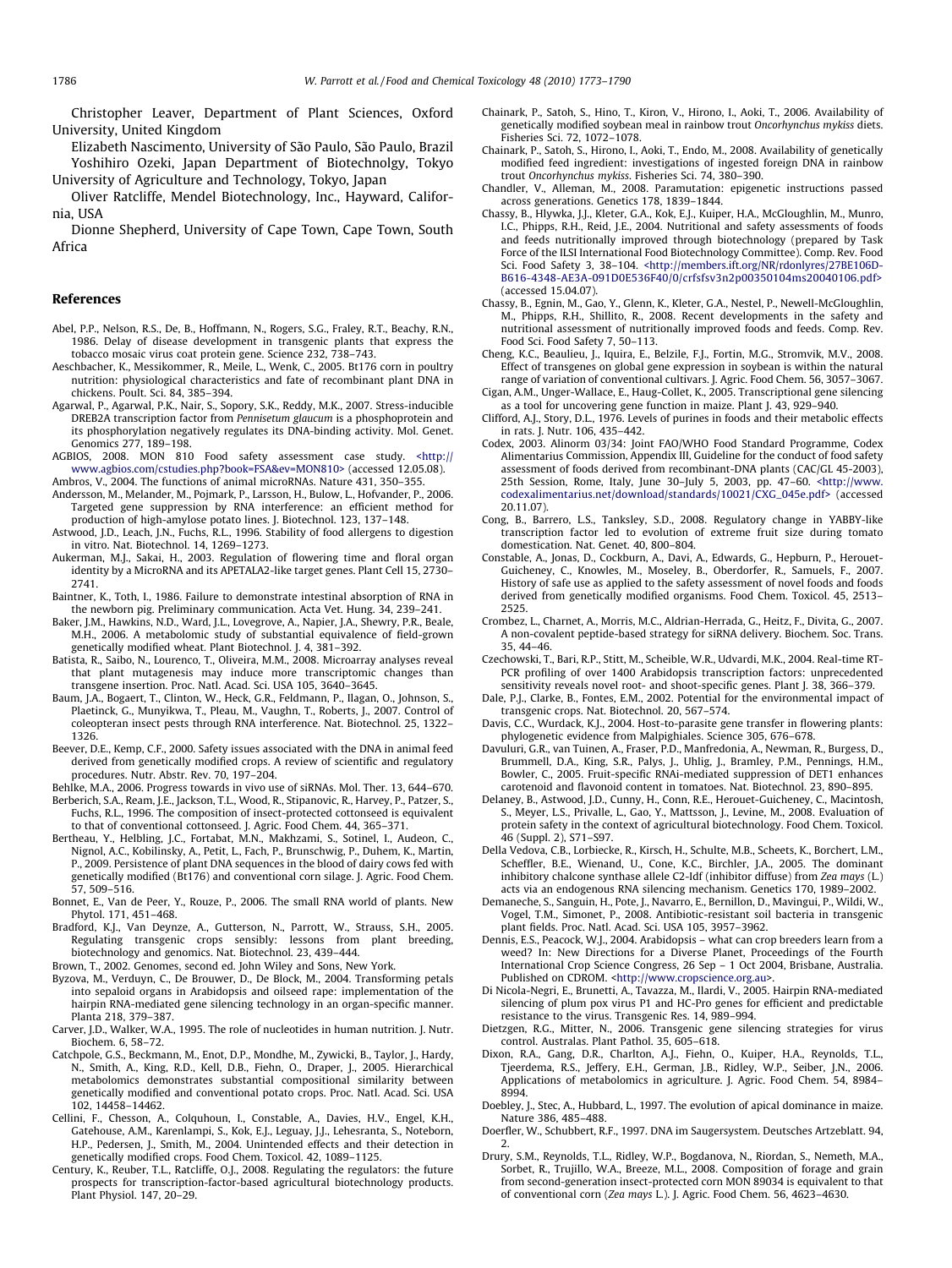- <span id="page-14-0"></span>Dykxhoorn, D.M., Palliser, D., Lieberman, J., 2006. The silent treatment: siRNAs as small molecule drugs. Gene Ther. 13, 541–552.
- EFSA, 2006. Guidance document of the Scientific Panel on Genetically Modified Organisms for the risk assessment of genetically modified plants and derived food and feed. [<http://www.efsa.europa.eu/EFSA/efsa\\_locale-1178620753812\\_](http://www.efsa.europa.eu) [1178620775747.htm>](http://www.efsa.europa.eu) (accessed 17.04.07).
- EFSA, 2008. Safety and nutritional assessment of GM plants and derived food and feed: the role of animal feeding trials: report of the EFSA GMO Panel Working Group on Animal Feeding Trials. Food Chem. Toxicol. 46 (Suppl 1), S2–S70.
- El Sanhoty, R., El-Rahman, A.A., Bogl, K.W., 2004. Quality and safety evaluation of genetically modified potatoes spunta with Cry V gene: compositional analysis, determination of some toxins, antinutrients compounds and feeding study in rats. Nahrung 48, 13–18.
- Evans, L.T., 1998. Feeding the Ten Billion: Plants and Population Growth. Cambridge University Press, Cambridge, UK.
- FAO, 1996. Biotechnology and food safety. Report of Joint FAO/WHO Consultation. FAO Food and Nutrition Paper No. 61. Food and Agriculture Organization of the United Nations, Rome, Italy.
- FAO/WHO, 2000. Safety aspects of genetically modified foods of plant origin. Report of a Joint FAO/WHO Expert Consultation on Foods Derived from Biotechnology, Geneva, Switzerland, 29 May–2 June 2000. Food and Agriculture Organization of the United Nations/World Health Organization, Geneva, Switzerland.
- FAO/WHO, 2001. Evaluation of allergenicity of genetically modified foods. Report of a Joint FAO/WHO Expert Consultation on Foods Derived from Biotechnology, Rome, Italy, 22–25 January 2001. Food and Agriculture Organization of the United Nations/World Health Organization, Rome, Italy.
- FAO/WHO, 2007. Alinorm 07/30/34. Joint FAO/WHO Food Standards Programme Codex Alimentarius Commission: Report of the Sixth Session of the Codex Ad Hoc Intergovernmental Task Force on Foods Derived from Biotechnology. Chiba, Japan, 27 November–1 December 2006. Food and Agriculture Organization of the United Nations/World Health Organization, Rome, Italy.
- Fiehn, O., Wohlgemuth, G., Scholz, M., Kind, T., Lee do, Y., Lu, Y., Moon, S., Nikolau, B., 2008. Quality control for plant metabolomics: reporting MSI-compliant studies. Plant J. 53, 691–704.
- Fire, A., Xu, S., Montgomery, M.K., Kostas, S.A., Driver, S.E., Mello, C.C., 1998. Potent and specific genetic interference by double-stranded RNA in Caenorhabditis elegans. Nature 391, 806–811.
- FSANZ, 2005. GM foods: safety assessment of genetically modified foods. [<http://](http://www.foodstandards.gov.au/foodmatters/gmfoods/) [www.foodstandards.gov.au/foodmatters/gmfoods/>](http://www.foodstandards.gov.au/foodmatters/gmfoods/) (accessed 17.04.07).
- Fu, T.J., Abbott, U.R., Hatzos, C., 2002. Digestibility of food allergens and nonallergenic proteins in simulated gastric fluid and simulated intestinal fluid-a comparative study. J. Agric. Food Chem. 50, 7154–7160.
- Fusaro, A.F., Matthew, L., Smith, N.A., Curtin, S.J., Dedic-Hagan, J., Ellacott, G.A., Watson, J.M., Wang, M.B., Brosnan, C., Carroll, B.J., Waterhouse, P.M., 2006. RNA interference-inducing hairpin RNAs in plants act through the viral defence pathway. EMBO Rep. 7, 1168–1175.
- Galun, E., 2005. RNA silencing in plants. In Vitro Cell. Dev. Biol. Plant 41, 113–123. Gao, G., Zhong, Y., Guo, A., Zhu, Q., Tang, W., Zheng, W., Gu, X., Wei, L., Luo, J., 2006.
- DRTF: a database of rice transcription factors. Bioinformatics 22, 1286–1287. Gay, P.B., Gillespie, S.H., 2005. Antibiotic resistance markers in genetically modified
- plants: a risk to human health? Lancet Infect. Dis. 5, 637–646. George, C., Ridley, W.P., Obert, J.C., Nemeth, M.A., Breeze, M.L., Astwood, J.D., 2004.
- Composition of grain and forage from corn rootworm-protected corn event MON 863 is equivalent to that of conventional corn (Zea mays L.). J. Agric. Food Chem. 52, 4149–4158.
- Gheysen, G., Vanholme, B., 2007. RNAi from plants to nematodes. Trends Biotechnol. 25, 89–92.
- Goldstein, D.A., Tinland, B., Gilbertson, L.A., Staub, J.M., Bannon, G.A., Goodman, R.E., McCoy, R.L., Silvanovich, A., 2005. Human safety and genetically modified plants: a review of antibiotic resistance markers and future transformation selection technologies. J. Appl. Microbiol. 99, 7–23.
- Goodman, R.E., 2006. Practical and predictive bioinformatics methods for the identification of potentially cross-reactive protein matches. Mol. Nutr. Food Res. 50, 655–660.
- Goodman, R.E., Hefle, S.L., Taylor, S.L., van Ree, R., 2005. Assessing genetically modified crops to minimize the risk of increased food allergy: a review. Int. Arch. Allergy Immunol. 137, 153–166.
- Goodman, R.E., Vieths, S., Sampson, H.A., Hill, D., Ebisawa, M., Taylor, S.L., van Ree, R., 2008. Allergenicity assessment of genetically modified crops – what makes sense? Nat. Biotechnol. 26, 73–81.
- Guo, A., He, K., Liu, D., Bai, S., Gu, X., Wei, L., Luo, J., 2005. DATF: a database of Arabidopsis transcription factors. Bioinformatics 21, 2568–2569.

Hamilton, A.J., Baulcombe, D.C., 1999. A species of small antisense RNA in posttranscriptional gene silencing in plants. Science 286, 950–952.

- Hamilton, K.A., Pyla, P.D., Breeze, M., Olson, T., Li, M., Robinson, E., Gallagher, S.P., Sorbet, R., Chen, Y., 2004. Bollgard II cotton: compositional analysis and feeding studies of cottonseed from insect-protected cotton (Gossypium hirsutum L.) producing the Cry1Ac and Cry2Ab2 proteins. J. Agric. Food Chem. 52, 6969– 6976.
- Hammond, B., Dudek, R., Lemen, J., Nemeth, M., 2004. Results of a 13 week safety assurance study with rats fed grain from glyphosate tolerant corn. Food Chem. Toxicol. 42, 1003–1014.
- Harrigan, G., Martino-Catt, S., Glenn, K.C., 2007. Metabolomics, metabolic diversity, and genetic variation in crops. Metabolomics, 259–272.
- Harrison, L.A., Bailey, M.R., Naylor, M.W., Ream, J.E., Hammond, B.G., Nida, D.L., Burnette, B.L., Nickson, T.E., Mitsky, T.A., Taylor, M.L., Fuchs, R.L., Padgette, S.R.,

1996. The expressed protein in glyphosate-tolerant soybean, 5 enolpyruvylshikimate-3-phosphate synthase from Agrobacterium sp. strain CP4, is rapidly digested in vitro and is not toxic to acutely gavaged mice. J. Nutr. 126, 728–740.

- Health Canada, 2006. Guidelines for the safety assessment of novel foods. [<http://](http://www.hc-sc.gc.ca/fn-an/legislation/guide-ld/nf-an/index-eng.php) [www.hc-sc.gc.ca/fn-an/legislation/guide-ld/nf-an/index-eng.php>](http://www.hc-sc.gc.ca/fn-an/legislation/guide-ld/nf-an/index-eng.php) (accessed 17.05.08).
- Heisel, S.E., Zhang, Y., Allen, E., Guo, L., Reynolds, T.L., Yang, X., Kovalic, D., Roberts, J.K., 2008. Characterization of unique small RNA populations from rice grain. PLoS ONE 3, e2871.
- Helm, R.M., Burks, A.W., 2002. Animal models of food allergy. Curr. Opin. Allergy Clin. Immunol. 2, 541–546.
- Herbel, W., Montag, A., 1987. Nucleo-compounds in protein-rich food. Z. Lebensm. Unters Forsch. 185, 119–122.
- Herman, E., 2005. Soybean allergenicity and suppression of the immunodominant allergen. Crop Sci. 45, 462–467.
- Herman, R.A., Phillips, A.M., Collins, R.A., Tagliani, L.A., Claussen, F.A., Graham, C.D., Bickers, B.L., Harris, T.A., Prochaska, L.M., 2004. Compositional equivalency of Cry1F corn event TC6275 and conventional corn (Zea mays L.). J. Agric. Food Chem. 52, 2726–2734.
- Herman, R.A., Storer, N.P., Phillips, A.M., Prochaska, L.M., Windels, P., 2007a. Compositional assessment of event DAS-59122-7 maize using substantial equivalence. Regul. Toxicol. Pharmacol. 47, 37–47.
- Herman, R.A., Woolhiser, M.M., Ladics, G.S., Korjagin, V.A., Schafer, B.W., Storer, N.P., Green, S.B., Kan, L., 2007b. Stability of a set of allergens and non-allergens in simulated gastric fluid. Int. J. Food Sci. Nutr. 58, 125–141.
- Herouet, C., Esdaile, D.J., Mallyon, B.A., Debruyne, E., Schulz, A., Currier, T., Hendrickx, K., van der Klis, R.J., Rouan, D., 2005. Safety evaluation of the phosphinothricin acetyltransferase proteins encoded by the pat and bar sequences that confer tolerance to glufosinate-ammonium herbicide in transgenic plants. Regul. Toxicol. Pharmacol. 41, 134–149.
- Hotopp, J.C., Clark, M.E., Oliveira, D.C., Foster, J.M., Fischer, P., Torres, M.C., Giebel, J.D., Kumar, N., Ishmael, N., Wang, S., Ingram, J., Nene, R.V., Shepard, J., Tomkins, J., Richards, S., Spiro, D.J., Ghedin, E., Slatko, B.E., Tettelin, H., Werren, J.H., 2007. Widespread lateral gene transfer from intracellular bacteria to multicellular eukaryotes. Science 317, 1753–1756.
- Huang, G., Allen, R., Davis, E.L., Baum, T.J., Hussey, R.S., 2006. Engineering broad root-knot resistance in transgenic plants by RNAi silencing of a conserved and essential root-knot nematode parasitism gene. Proc. Natl. Acad. Sci. USA 103, 14302–14306.
- ILSI, 2003. Best practices for the conduct of animal studies to evaluate crops genetically modified for input traits. ILSI, Washington, DC. [<http://www.ilsi.org/](http://www.ilsi.org) [AboutILSI/IFBIC/BESTPRACTICES.htm>](http://www.ilsi.org) (accessed 27.11.07).
- ILSI, 2007. Best practices for the conduct of animal studies to evaluate crops genetically modified for output traits. ILSI, Washington, DC. [<http://www.](http://www.ilsi.org) [ilsi.org/NR/rdonlyres/D84A9349-AC08-4CA2-BAC8-B79EBE92FC41/0/OutPut](http://www.ilsi.org) [TraitsFinalforWeb.pdf>](http://www.ilsi.org) (accessed 27.11.07).
- ILSI, 2008. Nutritional and safety assessments of foods and feeds nutritionally improved through biotechnology: case studies, prepared by a task force of the International Life Sciences Institute, Washington, DC. Comp. Rev. Food Sci. Food Safety 7, 50–112.
- ISB, 2002. Proceedings of a Workshop on: Criteria for Field Testing of Plants with Engineered Regulatory, Metabolic, and Signaling Pathways. [<http://](http://www.isb.vt.edu) [www.isb.vt.edu/proceedings02/the\\_proceedings02.pdf>](http://www.isb.vt.edu) (accessed 27.11.07).
- Ivanciuc, O., Garcia, T., Torres, M., Schein, C.H., Braun, W., 2009. Characteristic motifs for families of allergenic proteins. Mol. Immunol. 46, 559–568.
- Ivashuta, S.I., Petrick, J.S., Heisel, S.E., Zhang, Y., Guo, L., Reynolds, T.L., Rice, J.F., Allen, E., Roberts, J.K., 2009. Endogenous small RNAs in grain: semiquantification and sequence homology to human and animal genes. Food Chem. Toxicol. 47, 353–360.
- Jacobsen, E., Schouten, H.J., 2007. Cisgenesis strongly improves introgression breeding and induced translocation breeding of plants. Trends Biotechnol. 25, 219–223.
- James, C., 2010. Global status of commercialized biotech/GM crops: 2009. ISAAA Brief. [<http://www.isaaa.org/resources/publications/briefs/41/executivesummary/](http://www.isaaa.org) [default.html>](http://www.isaaa.org) (accessed 07.03.10).
- Jennings, J.C., Albee, L.D., Kolwyck, D.C., Surber, J.B., Taylor, M.L., Hartnell, G.F., Lirette, R.P., Glenn, K.C., 2003a. Attempts to detect transgenic and endogenous plant DNA and transgenic protein in muscle from broilers fed YieldGard Corn Borer Corn. Poult. Sci. 82, 371–380.
- Jennings, J.C., Kolwyck, D.C., Kays, S.B., Whetsell, A.J., Surber, J.B., Cromwell, G.L., Lirette, R.P., Glenn, K.C., 2003b. Determining whether transgenic and endogenous plant DNA and transgenic protein are detectable in muscle from swine fed Roundup Ready soybean meal. J. Anim. Sci. 81, 1447– 1455.
- Jonas, D.A., Antignac, E., Antoine, J.M., Classen, H.G., Huggett, A., Knudsen, I., Mahler, J., Ockhuizen, T., Smith, M., Teuber, M., Walker, R., De Vogel, P., 1996. The safety assessment of novel foods. Guidelines prepared by ILSI Europe Novel Food Task Force. Food Chem. Toxicol. 34, 931–940.
- Jonas, D.A., Elmadfa, I., Engel, K.H., Heller, K.J., Kozianowski, G., Konig, A., Muller, D., Narbonne, J.F., Wackernagel, W., Kleiner, J., 2001. Safety considerations of DNA in food. Ann. Nutr. Metab. 45, 235–254.
- Jorgensen, R., 1990. Altered gene expression in plants due to trans interactions between homologous genes. Trends Biotechnol. 8, 340–344.
- Jorgensen, R., 1991. Silencing of plant genes by homologous transgenes. AgBiotech. News Info. 4, 265N–273N.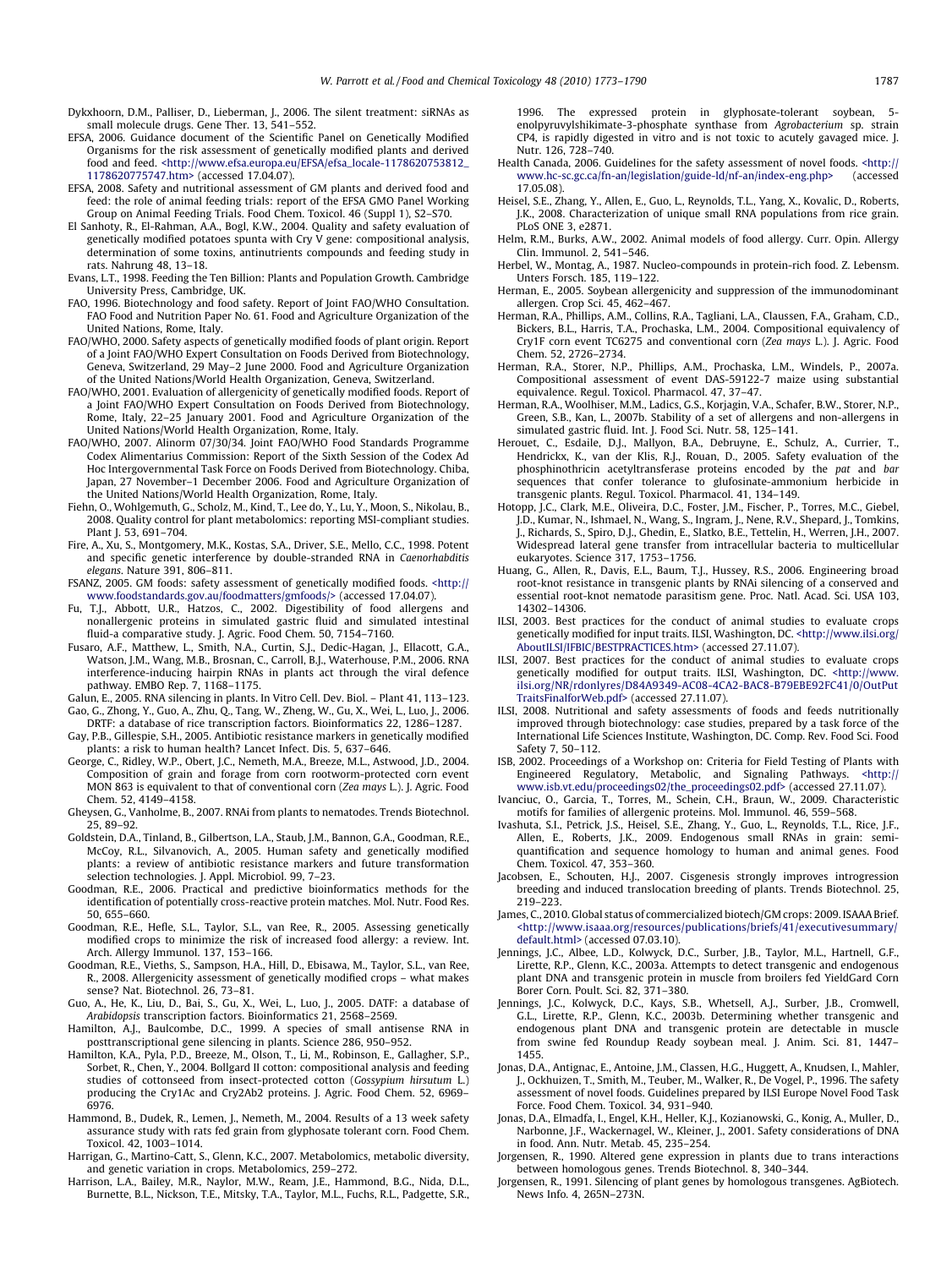- <span id="page-15-0"></span>Kapoor, S., Kobayashi, A., Takatsuji, H., 2002. Silencing of the tapetum-specific zinc finger gene TAZ1 causes premature degeneration of tapetum and pollen abortion in petunia. Plant Cell 14, 2353–2367.
- Kier, L.D., Petrick, J.S., 2008. Safety assessment considerations for food and feed derived from plants with genetic modifications that modulate endogenous gene expression and pathways. Food Chem. Toxicol. 46, 2591–2605.
- Kobayashi, T., Ogo, Y., Itai, R.N., Nakanishi, H., Takahashi, M., Mori, S., Nishizawa, N.K., 2007. The transcription factor IDEF1 regulates the response to and tolerance of iron deficiency in plants. Proc. Natl. Acad. Sci. USA 104, 19150– 19155.
- Komatsuda, T., Pourkheirandish, M., He, C., Azhaguvel, P., Kanamori, H., Perovic, D., Stein, N., Graner, A., Wicker, T., Tagiri, A., Lundqvist, U., Fujimura, T., Matsuoka, M., Matsumoto, T., Yano, M., 2007. Six-rowed barley originated from a mutation in a homeodomain-leucine zipper I-class homeobox gene. Proc. Natl. Acad. Sci. USA 104, 1424–1429.
- Konishi, S., Izawa, T., Lin, S.Y., Ebana, K., Fukuta, Y., Sasaki, T., Yano, M., 2006. An SNP caused loss of seed shattering during rice domestication. Science 312, 1392– 1396.
- Krieger, E., Allen, E., Gilbertson, L., Roberts, J., Hiatt, W., R., S., 2008. The Flavr Savr Tomato, an early example of RNAi technology. HortScience. 43, 962–964.
- Kusaba, M., 2004. RNA interference in crop plants. Curr. Opin. Biotechnol. 15, 139– 143.
- Kusaba, M., Miyahara, K., Iida, S., Fukuoka, H., Takano, T., Sassa, H., Nishimura, M., Nishio, T., 2003. Low glutelin content1: a dominant mutation that suppresses the glutelin multigene family via RNA silencing in rice. Plant Cell 15, 1455– 1467.
- Lassek, E., Montag, A., 1990. Nucleic acid components in carbohydrate-rich food. Z. Lebensm. Unters Forsch. 190, 17–21.
- Latham, J.R., Wilson, A.K., Steinbrecher, R.A., 2006. The mutational consequences of plant transformation. J. Biomed. Biotechnol. 2006, 25376.
- Lay, J.O., Liyanage, R., Borgmann, S., Wilkins, C.L., 2006. Problems with the "omics". TrAC Trends Anal. Chem. 25, 1046–1056.
- Lehesranta, S.J., Davies, H.V., Shepherd, L.V., Nunan, N., McNicol, J.W., Auriola, S., Koistinen, K.M., Suomalainen, S., Kokko, H.I., Karenlampi, S.O., 2005. Comparison of tuber proteomes of potato varieties, landraces, and genetically modified lines. Plant Physiol. 138, 1690–1699.
- Li, C., Zhou, A., Sang, T., 2006. Rice domestication by reducing shattering. Science 311, 1936–1939.
- Li, W.X., Oono, Y., Zhu, J., He, X.J., Wu, J.M., Iida, K., Lu, X.Y., Cui, X., Jin, H., Zhu, J.K., 2008. The Arabidopsis NFYA5 transcription factor is regulated transcriptionally and posttranscriptionally to promote drought resistance. Plant Cell 20, 2238– 2251.
- Liu, B., Vega, J.M., Feldman, M., 1998a. Rapid genomic changes in newly synthesized amphiploids of Triticum and Aegilops. II. Changes in low-copy coding DNA sequences. Genome 41, 535–542.
- Liu, B., Vega, J.M., Sega, G.l., Abbo, S., Rodova, M., Feldman, M., 1998b. Rapid genome changes in newly synthesized amphidiploids of Triticum and Aegilops. I. Changes in low-copy noncoding DNA sequences. Genome 41, 272–277.
- Liu, Q., Singh, S.P., Green, A.G., 2002. High-stearic and high-oleic cottonseed oils produced by hairpin RNA-mediated post-transcriptional gene silencing. Plant Physiol. 129, 1732–1743.
- Lu, C., Tej, S.S., Luo, S., Haudenschild, C.D., Meyers, B.C., Green, P.J., 2005. Elucidation of the small RNA component of the transcriptome. Science 309, 1567–1569.
- Lundry, D.R., Ridley, W.P., Meyer, J.J., Riordan, S.G., Nemeth, M.A., Trujillo, W.A., Breeze, M.L., Sorbet, R., 2008. Composition of grain, forage, and processed fractions from second-generation glyphosate-tolerant soybean, MON 89788, is equivalent to that of conventional soybean (Glycine max L.). J. Agric. Food Chem. 56, 4611–4622.
- MacKenzie, S.A., Lamb, I., Schmidt, J., Deege, L., Morrisey, M.J., Harper, M., Layton, R.J., Prochaska, L.M., Sanders, C., Locke, M., Mattsson, J.L., Fuentes, A., Delaney, B., 2007. Thirteen week feeding study with transgenic maize grain containing event DAS-O15O7-1 in Sprague–Dawley rats. Food Chem. Toxicol. 45, 551–562.
- Mallory, A.C., Vaucheret, H., 2006. Functions of microRNAs and related small RNAs in plants. Nat. Genet. 38 (Suppl.), S31–S36.
- Mansoor, S., Amin, I., Hussain, M., Zafar, Y., Briddon, R.W., 2006. Engineering novel traits in plants through RNA interference. Trends Plant Sci. 11, 559–565.
- Mao, Y.B., Cai, W.J., Wang, J.W., Hong, G.J., Tao, X.Y., Wang, L.J., Huang, Y.P., Chen, X.Y., 2007. Silencing a cotton bollworm P450 monooxygenase gene by plantmediated RNAi impairs larval tolerance of gossypol. Nat. Biotechnol. 25, 1307– 1313.
- Martens, M.A., 2000. Safety evaluation of genetically modified foods. Int. Arch. Occup. Environ. Health 73 (Suppl.), S14–S18.
- McCann, M.C., Liu, K., Trujillo, W.A., Dobert, R.C., 2005. Glyphosate-tolerant soybeans remain compositionally equivalent to conventional soybeans (Glycine max L.) during three years of field testing. J. Agric. Food Chem. 53, 5331–5335.
- McClain, S., Bannon, G., 2006. Animal models of food allergy: opportunities and barriers. Curr. Allergy Asthma Rep. 6, 141–144.
- Metcalfe, D.D., Astwood, J.D., Townsend, R., Sampson, H.A., Taylor, S.L., Fuchs, R.L., 1996. Assessment of the allergenic potential of foods derived from genetically engineered crop plants. Crit. Rev. Food Sci. Nutr. 36 (Suppl.), S165–S186.
- Miller, A.K., Galiba, G., Dubcovsky, J., 2006. A cluster of 11 CBF transcription factors is located at the frost tolerance locus Fr-Am2 in Triticum monococcum. Mol. Genet. Genomics 275, 193–203.
- Moritoh, S., Miki, D., Akiyama, M., Kawahara, M., Izawa, T., Maki, H., Shimamoto, K., 2005. RNAi-mediated silencing of OsGEN-L (OsGEN-like), a new member of the

RAD2/XPG nuclease family, causes male sterility by defect of microspore development in rice. Plant Cell Physiol. 46, 699–715.

- Müller, A.E., 2006. Applications of RNA interference in transgenic plants. CAB reviews: perspectives in agriculture, veterinary science. Nutr. Nat. Resour. 1, 1– 13.
- Naito, K., Cho, E., Yang, G., Campbell, M.A., Yano, K., Okumoto, Y., Tanisaka, T., Wessler, S.R., 2006. Dramatic amplification of a rice transposable element during recent domestication. Proc. Natl. Acad. Sci. USA 103, 17620–17625.
- Napoli, C., Lemieux, C., Jorgensen, R., 1990. Introduction of a chimeric chalcone synthase gene into petunia results in reversible co-suppression of homologous genes in trans. Plant Cell 2, 279–289.
- Nelson, D.E., Repetti, P.P., Adams, T.R., Creelman, R.A., Wu, J., Warner, D.C., Anstrom, D.C., Bensen, R.J., Castiglioni, P.P., Donnarummo, M.G., Hinchey, B.S., Kumimoto, R.W., Maszle, D.R., Canales, R.D., Krolikowski, K.A., Dotson, S.B., Gutterson, N., Ratcliffe, O.J., Heard, J.E., 2007. Plant nuclear factor Y (NF-Y) B subunits confer drought tolerance and lead to improved corn yields on water-limited acres. Proc. Natl. Acad. Sci. USA 104, 16450–16455.
- Nemeth, A., Wurz, A., Artim, L., Charlton, S., Dana, G., Glenn, K., Hunst, P., Jennings, J., Shilito, R., Song, P., 2004. Sensitive PCR analysis of animal tissue samples for fragments of endogenous and transgenic plant DNA. J. Agric. Food Chem. 52, 6129–6135.
- Nielsen, K.M., Gebhard, F., Smalla, K., Bones, A.M., van Elsas, J.D., 1997. Evaluation of possible horizontal gene transfer from transgenic plants to the soil bacterium Acinetobacter calcoaceticus BD413. Theor. Appl. Genet. 95, 815–821.
- Oberdoerfer, R.B., Shillito, R.D., de Beuckeleer, M., Mitten, D.H., 2005. Rice (Oryza sativa L.) containing the bar gene is compositionally equivalent to the nontransgenic counterpart. J. Agric. Food Chem. 53, 1457–1465.
- Obert, J.C., Ridley, W.P., Schneider, R.W., Riordan, S.G., Nemeth, M.A., Trujillo, W.A., Breeze, M.L., Sorbet, R., Astwood, J.D., 2004. The composition of grain and forage from glyphosate tolerant wheat MON 71800 is equivalent to that of conventional wheat (Triticum aestivum L.). J. Agric. Food Chem. 52, 1375– 1384.
- OECD, 1993. Safety evaluation of foods derived by modern biotechnology concepts and principles. [<http://www.agbios.com/docroot/articles/oecd\\_fsafety\\_1993.](http://www.agbios.com) [pdf>](http://www.agbios.com) (accessed 05.05.09).
- OECD, 1996. Food Safety and Evaluation. Organisation for Economic Co-operation and Development, Paris, France.
- OECD, 1997. Report of OECD Workshop on the Toxicological and Nutritional Testing of Novel Foods. Organisation for Economic Co-operation and Development, Paris, France.
- OECD, 2001a. Consensus document on key nutrients and key toxicants in low erucic acid rapeseed (canola). In: Environmental Directorate: Joint Meeting of Chemical Committee and the Working Party on Chemicals, Pesticides and Biotechnology: Series on the Safety of Novel Foods and Feeds. Organisation for Economic Co-operation and Development, Paris, France.
- OECD, 2001b. Consensus document on compositional considerations for new varieties of soybean: key food and feed nutrients and anti-nutrients. In: Environmental Directorate: Joint meeting of Chemical Committee and the Working Party on Chemicals, Pesticides and Biotechnology: Series on the Safety of Novel Foods and Feeds. Organisation for Economic Co-operation and Development, Paris, France.
- OECD, 2002. Consensus document on compositional considerations for new varieties of Maize (Zea mays): key food and feed nutrients, anti-nutrients and secondary plant metabolites. In: Environmental Directorate: Joint meeting of Chemical Committee and the Working Party on Chemicals, Pesticides and Biotechnology: Series on the Safety of Novel Foods and Feeds. Organisation for Economic Co-operation and Development, Paris, France.
- OECD, 2004a. Consensus document on compositional considerations for new varieties of rice (Oryza sativa): key food and feed nutrients and anti-nutrients. In: Environmental Directorate: Joint meeting of Chemical Committee and the Working Party on Chemicals, Pesticides and Biotechnology: Series on the Safety of Novel Foods and Feeds. Organisation for Economic Co-operation and Development, Paris, France.
- OECD, 2004b. Consensus document on compositional considerations for new varieties of cotton (Gossypium hirsutum and Gossypium barbadense): key food and feed nutrients and anti-nutrients. In: Environmental Directorate: Joint meeting of Chemical Committee and the Working Party on Chemicals, Pesticides and Biotechnology: Series on the Safety of Novel Foods and Feeds. Organisation for Economic Co-operation and Development, Paris, France.
- Ogita, S., Uefuji, H., Yamaguchi, Y., Koizumi, N., Sano, H., 2003. Producing decaffeinated coffee plants. Nature 423, 823.
- Okunuki, H., Teshima, R., Shigeta, T., Sakushima, J., Akiyama, H., Goda, Y., Toyoda, M., Sawada, J., 2002. Increased digestibility of two products in genetically modified food (CP4-EPSPS and Cry1Ab) after preheating. Shokuhin Eiseigaku Zasshi 43, 68–73.
- Ossowski, S., Schwab, R., Weigel, D., 2008. Gene silencing in plants using artificial microRNAs and other small RNAs. Plant J. 53, 674–690.
- Peng, J., Richards, D.E., Hartley, N.M., Murphy, G.P., Devos, K.M., Flintham, J.E., Beales, J., Fish, L.J., Worland, A.J., Pelica, F., Sudhakar, D., Christou, P., Snape, J.W., Gale, M.D., Harberd, N.P., 1999. 'Green Revolution' genes encode mutant gibberellin response modulators. Nature 400, 256–261.
- Petrovska, N., Wu, X., Donato, R., Wang, Z., Ong, E.-K., Jones, E., Forster, J., Emmerling, M., Sidoli, A., O'Hehir, R., Spangenberg, G., 2005. Transgenic ryegrasses (Lolium spp.) with down-regulation of main pollen allergens. Mol. Breed. 14, 489–501.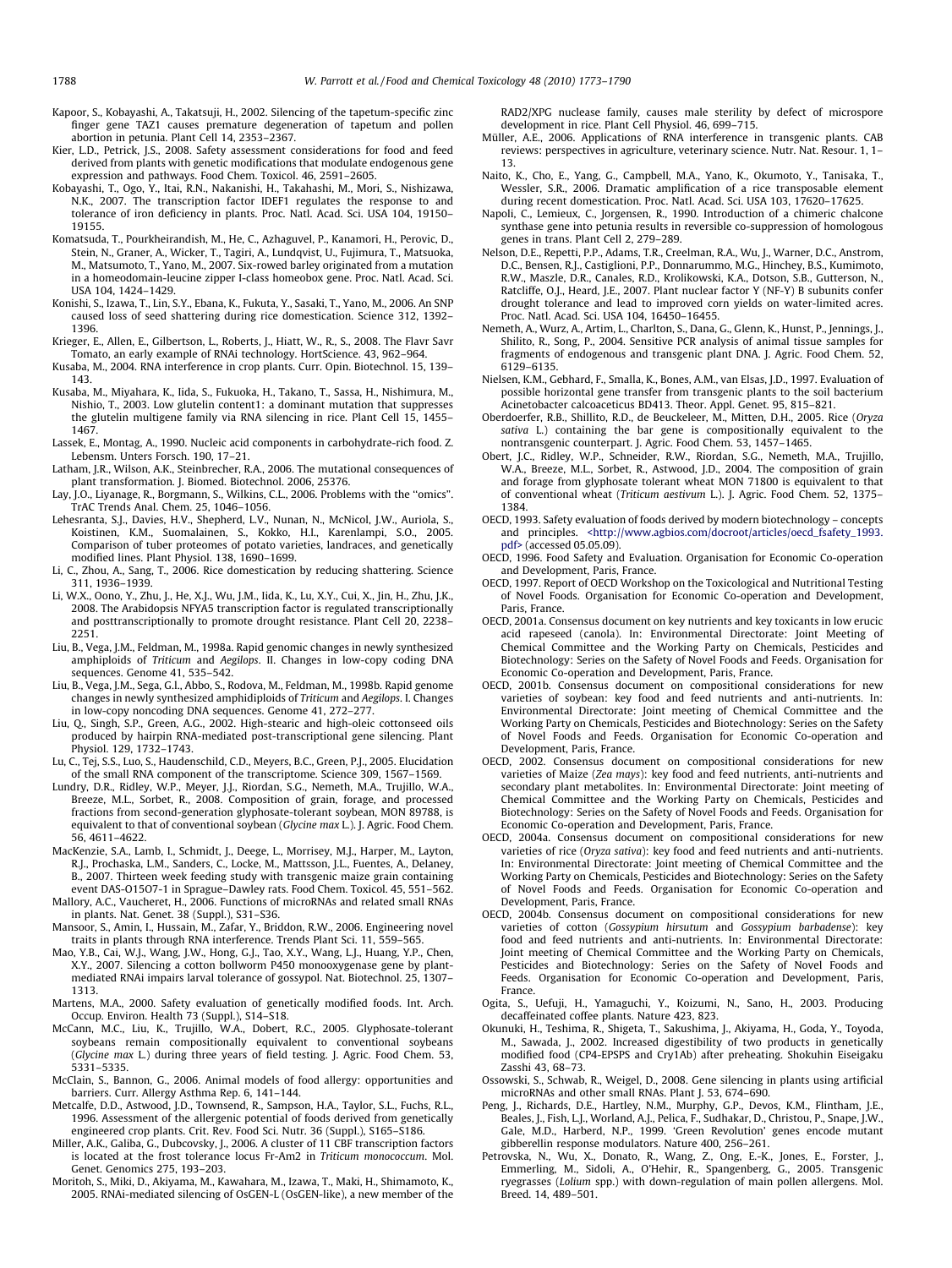- <span id="page-16-0"></span>Phipps, R.H., Deaville, E.R., Maddison, B.C., 2003. Detection of transgenic and endogenous plant DNA in rumen fluid, duodenal digesta, milk, blood, and feces of lactating dairy cows. J. Dairy Sci. 86, 4070–4078.
- Poulsen, M., Kroghsbo, S., Schroder, M., Wilcks, A., Jacobsen, H., Miller, A., Frenzel, T., Danier, J., Rychlik, M., Shu, Q., Emami, K., Sudhakar, D., Gatehouse, A., Engel, K.H., Knudsen, I., 2007. A 90-day safety study in Wistar rats fed genetically modified rice expressing snowdrop lectin Galanthus nivalis (GNA). Food Chem. Toxicol. 45, 350–363.
- Regina, A., Bird, A., Topping, D., Bowden, S., Freeman, J., Barsby, T., Kosar-Hashemi, B., Li, Z., Rahman, S., Morell, M., 2006. High-amylose wheat generated by RNA interference improves indices of large-bowel health in rats. Proc. Natl. Acad. Sci. USA 103, 3546–3551.
- Reuter, T., Aulrich, K., 2003. Investigations on genetically modified maize (Bt-maize) in pig nutrition: fate of feed-ingested foreign DNA in pig bodies. Eur. Food Res. Technol. 216, 185–192.
- Reuter, T., Aulrich, K., Schnackel, W., McAllister, T.A., 2005. Detection of feedingested plant DNA fragments in a raw meat product for human consumption. Can. J. Anim. Sci. 85, 541–543.
- Rhee, G.S., Cho, D.H., Won, Y.H., Seok, J.H., Kim, S.S., Kwack, S.J., Lee, R.D., Chae, S.Y., Kim, J.W., Lee, B.M., Park, K.L., Choi, K.S., 2005. Multigeneration reproductive and developmental toxicity study of bar gene inserted into genetically modified potato on rats. J. Toxicol. Environ. Health A 68, 2263–2276.
- Ridley, W.P., Sidhu, R.S., Pyla, P.D., Nemeth, M.A., Breeze, M.L., Astwood, J.D., 2002. Comparison of the nutritional profile of glyphosate-tolerant corn event NK603 with that of conventional corn (Zea mays L.). J. Agric. Food Chem. 50, 7235-7243.
- Ridley, W.P., Shillito, R.D., Coats, I., Steiner, H.-Y., Shawgo, M., Dussold, P., Phillips, A., Kurtyka, L., 2004. Development of the International Life Sciences Institute crop composition database. J. Food Comp. Anal. 17, 423–438.
- Riechmann, J.L., Ratcliffe, O.J., 2000. A genomic perspective on plant transcription factors. Curr. Opin. Plant Biol. 3, 423–434.
- Riechmann, J.L., Heard, J., Martin, G., Reuber, L., Jiang, C., Keddie, J., Adam, L., Pineda, O., Ratcliffe, O.J., Samaha, R.R., Creelman, R., Pilgrim, M., Broun, P., Zhang, J.Z., Ghandehari, D., Sherman, B.K., Yu, G., 2000. Arabidopsis transcription factors: genome-wide comparative analysis among eukaryotes. Science 290, 2105– 2110.
- Rossi, F., Morlacchini, M., Fusconi, G., Pietri, A., Mazza, R., Piva, G., 2005. Effect of Bt corn on broiler growth performance and fate of feed-derived DNA in the digestive tract. Poult. Sci. 84, 1022–1030.
- Safford, R., Jobling, S.A., Sidebottom, C.M., Westcott, R.J., Cooke, D., Tober, K.J., Strongitharm, B.H., Russell, A.L., Gidley, M.J., 1998. Consequences of antisense RNA inhibition of starch branching enzyme activity on properties of potato starch. Carbohydr. Polym. 35, 155–168.
- Salaman, R.N., 1933. Protective inoculation against a plant virus. Nature 131, 468. Sanders, R.A., Hiatt, W., 2005. Tomato transgene structure and silencing. Nat.

Biotechnol. 23, 287–289. Schluter, K., Futterer, J., Potrykus, I., 1995. ''Horizontal" gene transfer from a

transgenic potato line to a bacterial pathogen (Erwinia chrysanthemi) occurs–if at all–at an extremely low frequency. Biotechnology 13, 1094–1098.

- Schroder, M., Poulsen, M., Wilcks, A., Kroghsbo, S., Miller, A., Frenzel, T., Danier, J., Rychlik, M., Emami, K., Gatehouse, A., Shu, Q., Engel, K.H., Altosaar, I., Knudsen, I., 2007. A 90-day safety study of genetically modified rice expressing Cry1Ab protein (Bacillus thuringiensis toxin) in Wistar rats. Food Chem. Toxicol. 45, 339– 349.
- Schubbert, R., Renz, D., Schmitz, B., Doerfler, W., 1997. Foreign (M13) DNA ingested by mice reaches peripheral leukocytes, spleen, and liver via the intestinal wall mucosa and can be covalently linked to mouse DNA. Proc. Natl. Acad. Sci. USA 94, 961–966.
- Schubbert, R., Hohlweg, U., Renz, D., Doerfler, W., 1998. On the fate of orally ingested foreign DNA in mice: chromosomal association and placental transmission to the fetus. Mol. Gen. Genet. 259, 569–576.
- Schubert, D., Lechtenberg, B., Forsbach, A., Gils, M., Bahadur, S., Schmidt, R., 2004. Silencing in Arabidopsis T-DNA transformants: the predominant role of a genespecific RNA sensing mechanism versus position effects. Plant Cell 16, 2561– 2572.
- Schwachtje, J., Baldwin, I.T., 2008. Why does herbivore attack reconfigure primary metabolism? Plant Physiol. 146, 845–851.
- Schwall, G.P., Safford, R., Westcott, R.J., Jeffcoat, R., Tayal, A., Shi, Y.C., Gidley, M.J., Jobling, S.A., 2000. Production of very-high-amylose potato starch by inhibition of SBE A and B. Nat. Biotechnol. 18, 551–554.
- Segal, G., Song, R., Messing, J., 2003. A new opaque variant of maize by a single dominant RNA-interference-inducing transgene. Genetics 165, 387– 397.
- Shewry, P.R., Baudo, M., Lovegrove, A., Powers, S., Napier, J.A., Ward, J.L., Baker, J.M., Beale, M.H., 2007. Are GM and conventionally bred cereals really different? Trends Food Sci. Technol. 18, 201–209.
- Sidhu, R.S., Hammond, B.G., Fuchs, R.L., Mutz, J.N., Holden, L.R., George, B., Olson, T., 2000. Glyphosate-tolerant corn: the composition and feeding value of grain from glyphosate-tolerant corn is equivalent to that of conventional corn (Zea mays L.). J. Agric. Food Chem. 48, 2305–2312.
- Sidorenko, L.V., Peterson, T., 2001. Transgene-induced silencing identifies sequences involved in the establishment of paramutation of the maize p1 gene. Plant Cell 13, 319–335.
- Song, K., Lu, P., Tang, K., Osborn, T.C., 1995. Rapid genome change in synthetic polyploids of Brassica and its implications for polyploid evolution. Proc. Natl. Acad. Sci. USA 92, 7719–7723.
- Soutschek, J., Akinc, A., Bramlage, B., Charisse, K., Constien, R., Donoghue, M., Elbashir, S., Geick, A., Hadwiger, P., Harborth, J., John, M., Kesavan, V., Lavine, G., Pandey, R.K., Racie, T., Rajeev, K.G., Rohl, I., Toudjarska, I., Wang, G., Wuschko, S., Bumcrot, D., Koteliansky, V., Limmer, S., Manoharan, M., Vornlocher, H.P., 2004. Therapeutic silencing of an endogenous gene by systemic administration of modified siRNAs. Nature 432, 173–178.
- Stam, M., Viterbo, A., Mol, J.N., Kooter, J.M., 1998. Position-dependent methylation and transcriptional silencing of transgenes in inverted T-DNA repeats: implications for posttranscriptional silencing of homologous host genes in plants. Mol. Cell Biol. 18, 6165–6177.
- Steeves, R.M., Todd, T.C., Essig, J.S., Trick, H.N., 2006. Transgenic soybeans expressing siRNAs specific to a major sperm protein gene suppress Heterodera glycines reproduction. Funct. Plant Biol. 33, 991–999.
- Stoutjesdijk, P.A., Singh, S.P., Liu, Q., Hurlstone, C.J., Waterhouse, P.A., Green, A.G., 2002. HpRNA-mediated targeting of the Arabidopsis FAD2 gene gives highly efficient and stable silencing. Plant Physiol. 129, 1723–1731.
- Sunilkumar, G., Campbell, L.M., Hossen, M., Connell, J.P., Hernandez, E., Reddy, A.S., Smith, C.W., Rathore, K.S., 2005. A comprehensive study of the use of a homologous promoter in antisense cotton lines exhibiting a high seed oleic acid phenotype. Plant Biotechnol. J. 3, 319–330.
- Sunilkumar, G., Campbell, L.M., Puckhaber, L., Stipanovic, R.D., Rathore, K.S., 2006. Engineering cottonseed for use in human nutrition by tissue-specific reduction of toxic gossypol. Proc. Natl. Acad. Sci. USA 103, 18054–18059.
- Tabara, H., Grishok, A., Mello, C.C., 1998. RNAi in C. Elegans: soaking in the genome sequence. Science 282, 430–431.
- Taylor, N.B., Fuchs, R.L., MacDonald, J., Shariff, A.R., Padgette, S.R., 1999. Compositional analysis of glyphosate-tolerant soybeans treated with glyphosate. J Agric Food Chem. 47, 4469–4473.
- Thelen, J.J., Ohlrogge, J.B., 2002. Metabolic engineering of fatty acid biosynthesis in plants. Metab. Eng. 4, 12–21.
- Thomas, K., Aalbers, M., Bannon, G.A., Bartels, M., Dearman, R.J., Esdaile, D.J., Fu, T.J., Glatt, C.M., Hadfield, N., Hatzos, C., Hefle, S.L., Heylings, J.R., Goodman, R.E., Henry, B., Herouet, C., Holsapple, M., Ladics, G.S., Landry, T.D., MacIntosh, S.C., Rice, E.A., Privalle, L.S., Steiner, H.Y., Teshima, R., Van Ree, R., Woolhiser, M., Zawodny, J., 2004. A multi-laboratory evaluation of a common in vitro pepsin digestion assay protocol used in assessing the safety of novel proteins. Regul. Toxicol. Pharmacol. 39, 87–98.
- Thomas, K., Bannon, G., Hefle, S., Herouet, C., Holsapple, M., Ladics, G., MacIntosh, S., Privalle, L., 2005. In silico methods for evaluating human allergenicity to novel proteins. International Bioinformatics Workshop Meeting Report, 23–24 February 2005. Toxicol. Sci. 88, 307–310.
- Thomas, K., Bannon, G., Herouet-Guicheney, C., Ladics, G., Lee, L., Lee, S.I., Privalle, L., Ballmer-Weber, B., Vieths, S., 2007. The utility of an international sera bank for use in evaluating the potential human allergenicity of novel proteins. Toxicol. Sci. 97, 27–31.
- Tian, A.G., Luo, G.Z., Wang, Y.J., Zhang, J.S., Gai, J.Y., Chen, S.Y., 2004. Isolation and characterization of a Pti1 homologue from soybean. J. Exp. Bot. 55, 535–537.
- Timmons, L., Fire, A., 1998. Specific interference by ingested dsRNA. Nature 395, 854. Timmons, L., Court, D.L., Fire, A., 2001. Ingestion of bacterially expressed dsRNAs can
- produce specific and potent genetic interference in Caenorhabditis elegans. Gene 263, 103–112.
- Tomari, Y., Zamore, P.D., 2005. Perspective: machines for RNAi. Genes Dev. 19, 517– 529.
- Tony, M.A., Butschke, A., Broll, H., Grohmann, L., Zagon, J., Halle, I., Danicke, S., Schauzu, M., Hafez, H.M., Flachowsky, G., 2003. Safety assessment of Bt 176 maize in broiler nutrition: degradation of maize-DNA and its metabolic fate. Arch. Tierernahr. 57, 235–252.
- Tuteja, J.H., Clough, S.J., Chan, W.C., Vodkin, L.O., 2004. Tissue-specific gene silencing mediated by a naturally occurring chalcone synthase gene cluster in Glycine max. Plant Cell 16, 819–835.
- UN Protein Advisory Group, 1972. Production of Single Cell Protein for Human Consumption, Guideline 12. FAO/WHO/UNICEF Advisory Group, United Nations, New York.
- Urwin, P.E., Lilley, C.J., Atkinson, H.J., 2002. Ingestion of double-stranded RNA by preparasitic juvenile cyst nematodes leads to RNA interference. Mol. Plant Microb. Interact. 15, 747–752.
- USDA-APHIS, 2008. Additional guidance on agronomic performance data on corn. [<http://www.aphis.usda.gov/biotechnology/cornguidance.shtml>](http://www.aphis.usda.gov) (accessed 15.05.08).
- Vagujfalvi, A., Aprile, A., Miller, A., Dubcovsky, J., Delugu, G., Galiba, G., Cattivelli, L., 2005. The expression of several Cbf genes at the Fr-A2 locus is linked to frost resistance in wheat. Mol. Genet. Genomics 274, 506–514.
- van der Krol, A.R., Lenting, P.E., Veenstra, J., van der Meer, I.M., Koes, R.E., Gerats, A.G.M., Mol, J.N.M., Stuitje, A.R., 1988. An anti-sense chalcone synthase gene in transgenic plants inhibits flower pigmentation. Nature 333, 866–869.
- van der Krol, A.R., Mur, L.A., Lange, P., Gerats, A.G.M., Mol, J.N.M., Stuitje, A.R., 1990. Antisense chalcone synthase genes in petunia: Visualization of variable transgene expression. Mol. Gen. Genet. 220, 204–212.
- Wang, H., Nussbaum-Wagler, T., Li, B., Zhao, Q., Vigouroux, Y., Faller, M., Bomblies, K., Lukens, L., Doebley, J.F., 2005. The origin of the naked grains of maize. Nature 436, 714–719.
- Wang, W., Zheng, H., Fan, C., Li, J., Shi, J., Cai, Z., Zhang, G., Liu, D., Zhang, J., Vang, S., Lu, Z., Wong, G.K., Long, M., Wang, J., 2006. High rate of chimeric gene origination by retroposition in plant genomes. Plant Cell 18, 1791–1802.
- Warthmann, N., Chen, H., Ossowski, S., Weigel, D., Herve, P., 2008. Highly specific gene silencing by artificial miRNAs in rice. PLoS ONE 3, e1829.